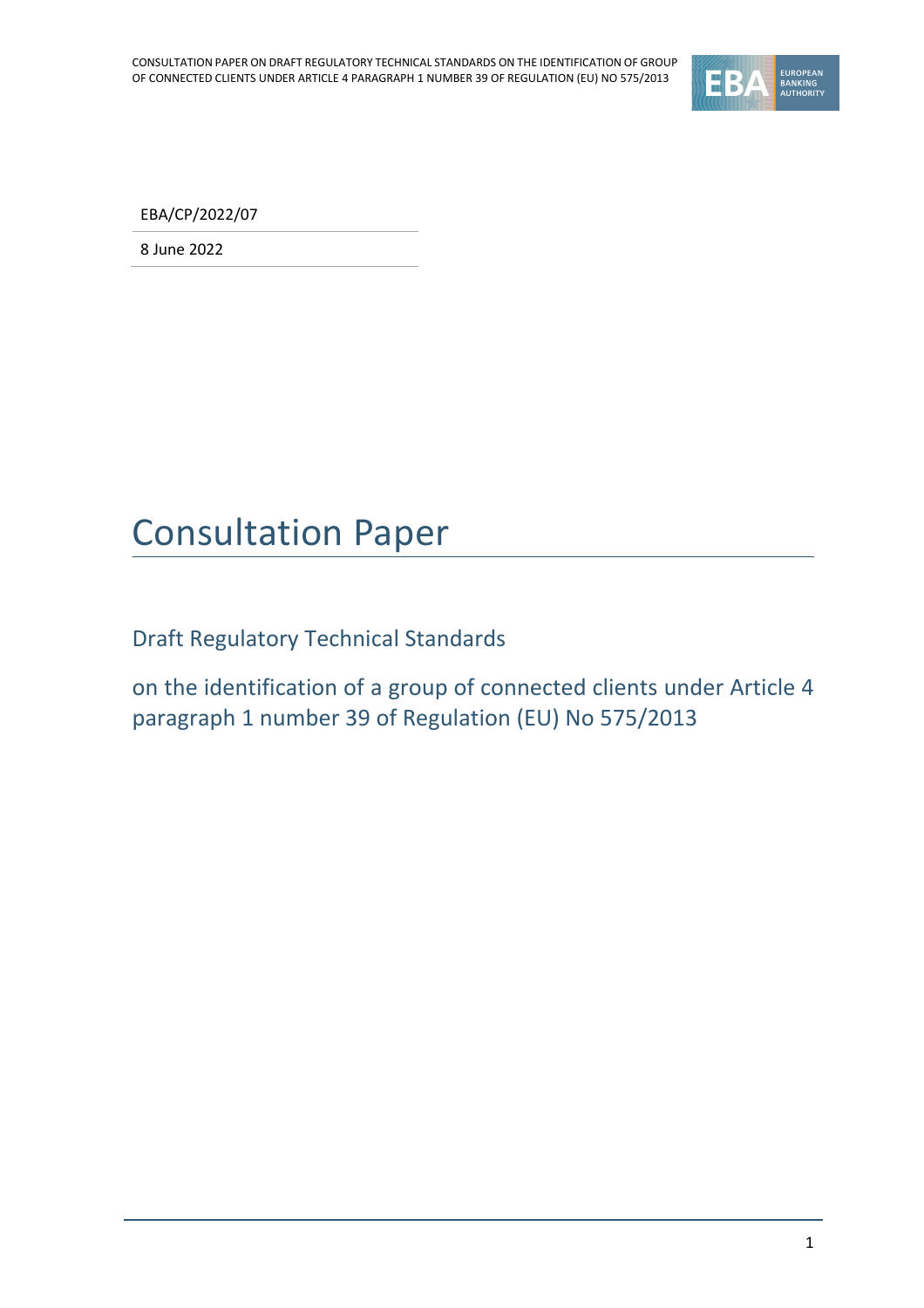

# **Contents**

|                  | 1. Responding to this consultation                                                                  | 3  |  |
|------------------|-----------------------------------------------------------------------------------------------------|----|--|
|                  | 2. Executive Summary                                                                                | 4  |  |
|                  | 3. Background and rationale                                                                         | 5  |  |
| 3.1              | Legal mandate and approach retained                                                                 | 6  |  |
| 3.2              | Identification of a group of connected clients                                                      | 8  |  |
| 3.3 <sub>2</sub> | Feedback from stock-take amongst competent authorities and industry representatives                 | 13 |  |
|                  | Illustration of scenarios in which the conditions set out in Article 4 paragraph 1 number 39<br>3.4 |    |  |
|                  | of Regulation (EU) No 575/2013 are met                                                              | 15 |  |
|                  | 4. Draft regulatory technical standards                                                             | 25 |  |
|                  | 5. Accompanying documents                                                                           | 34 |  |
| 5.1              | Draft cost-benefit analysis / impact assessment                                                     | 34 |  |
| 5.2              | Overview of questions for consultation                                                              | 38 |  |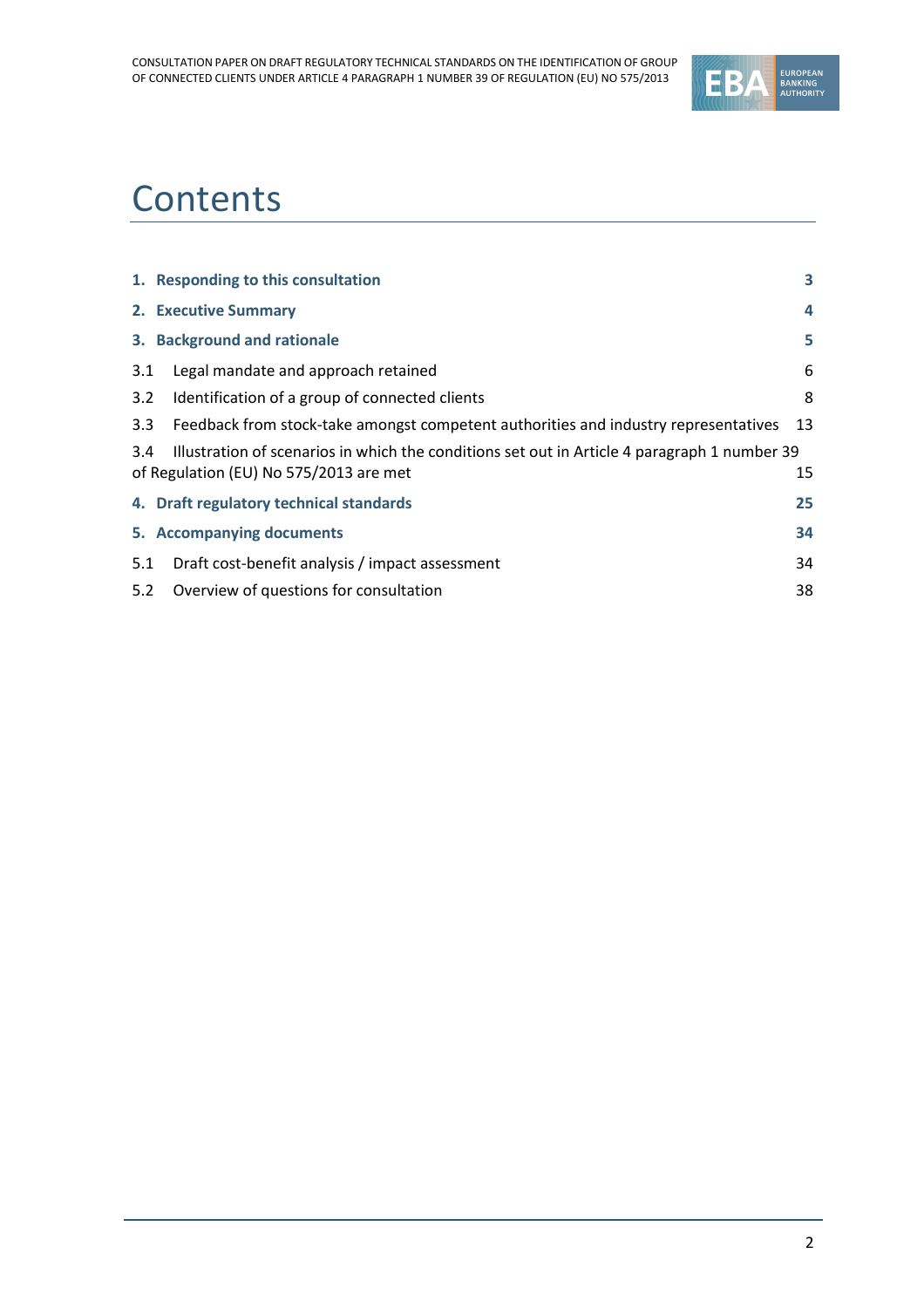

# <span id="page-2-0"></span>1. Responding to this consultation

The EBA invites comments on all proposals put forward in this paper and in particular on the specific questions summarised in 5.2.

Comments are most helpful if they:

- respond to the question stated;
- indicate the specific point to which a comment relates;
- contain a clear rationale;
- provide evidence to support the views expressed/ rationale proposed; and
- describe any alternative regulatory choices the EBA should consider.

#### **Submission of responses**

To submit your comments, click on the "send your comments" button on the consultation page by 08.09.2022. Please note that comments submitted after this deadline, or submitted via other means may not be processed.

#### **Publication of responses**

Please clearly indicate in the consultation form if you wish your comments to be disclosed or to be treated as confidential. A confidential response may be requested from us in accordance with the EBA's rules on public access to documents. We may consult you if we receive such a request. Any decision we make not to disclose the response is reviewable by the EBA's Board of Appeal and the European Ombudsman.

#### **Data protection**

The protection of individuals with regard to the processing of personal data by the EBA is based on Regulation (EU) 1725/2018 of the European Parliament and of the Council of 23 October 2018. Further information on data protection can be found under the [Legal notice section](http://eba.europa.eu/legal-notice) of the EBA website.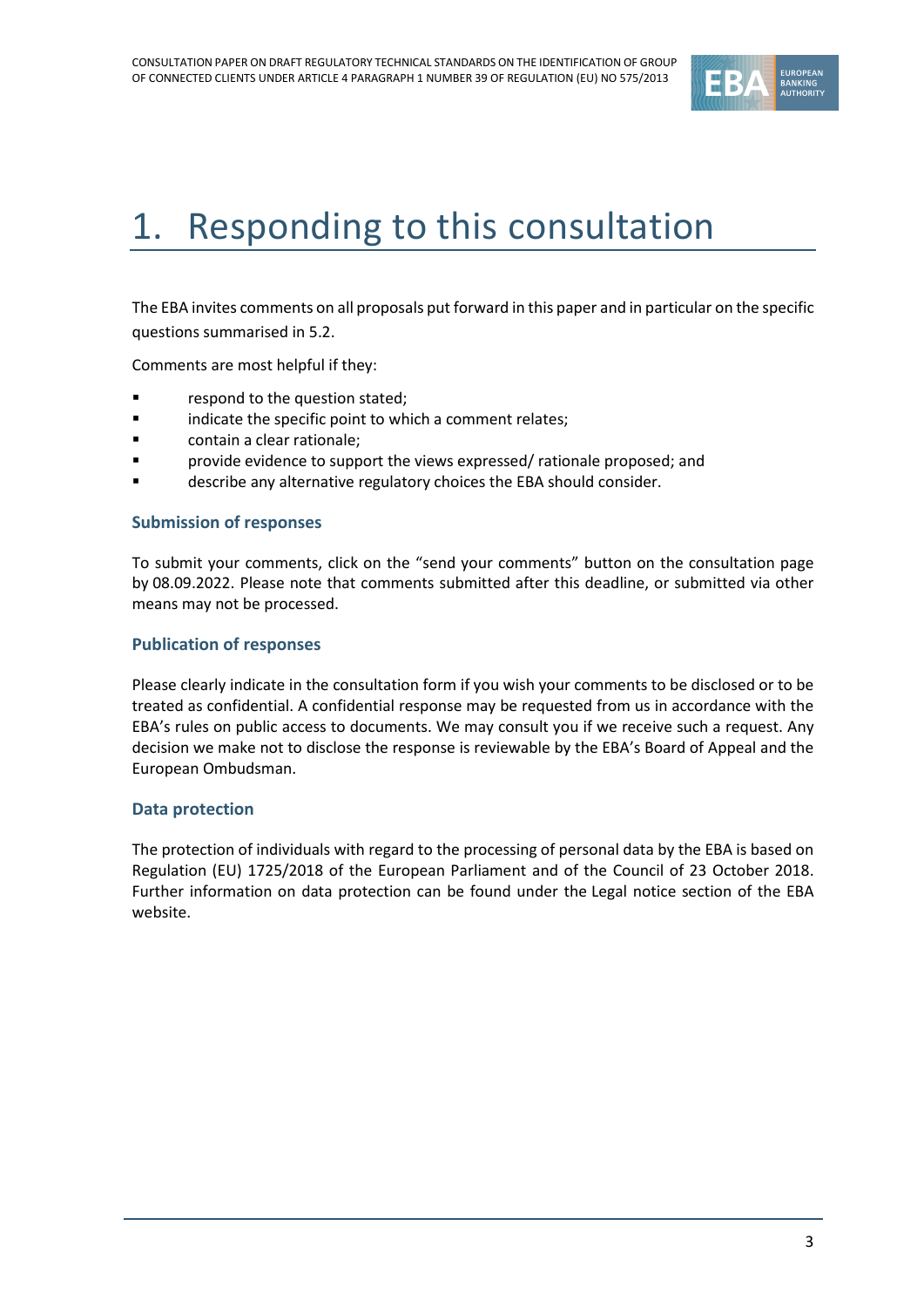

# <span id="page-3-0"></span>2. Executive Summary

Article 4(4) of Regulation (EU) No 575/2013 (Capital Requirements Regulation – CRR) requires the EBA to submit to the Commission, by June 2020, draft regulatory technical standards (RTS) specifying in which circumstances the conditions set out in point (39) of Article 4 paragraph 1 to form a group of connected clients are met.

The EBA has already adopted in November 2017 own-initiative Guidelines on connected clients under Article 4(1)(39) of the CRR [\(EBA/GL/2017/15\)](https://www.eba.europa.eu/sites/default/documents/files/documents/10180/2025808/a77be1e9-7564-47d2-a9d1-b7da98220352/Final%20Guidelines%20on%20connected%20clients%20%28EBA-GL-2017-15%29.pdf?retry=1) (GL). These GL have applied since 1 January 2019 to competent authorities and institutions. They elaborate on the concepts of control and economic dependency, which are the backbone of the definition of a group of connected clients. Both concepts remain unaltered in the amended CRR.

These draft RTS revise and partially replace the GL. Sections of the GL related to the circumstances of control, economic dependencies and their interaction, will be repealed and transferred without substantial changes to the RTS. All explanatory examples, as well as further guidance on the alternative approach for exposures to central governments and supervisory expectations with regard to control and management procedures for identifying connected clients, will stay in the GL. While the draft RTS concentrate on a clear and harmonised specification of the circumstances in which the conditions set out in point (39) of Article 4 paragraph 1 of the CRR to form a group of connected clients are met, the GL contain practical examples and provide procedural guidance (i.e., when to increase efforts to identify groups of connected clients). The draft RTS in conjunction with the GL provide the complete framework for the identification of group of connected clients.

The definition of group of connected clients in the CRR allows identifying two or more natural or legal persons who are so closely linked by idiosyncratic risk factors, that it is prudent to treat them as a single risk. Idiosyncratic risk arises where, because of specific circumstances of bilateral interrelationships, financial problems of one entity are transferred to another entity or entities that otherwise would not be concerned directly. Consequently, the purpose of these draft RTS is to set out clear circumstances where interconnections by means of a control and/or an economic dependency relationship lead to a single risk and thus a grouping requirement.

The draft RTS also set out legal provisions for the assessment of situations where control and economic dependencies coexist and thus one overall group of connected clients, as opposed to two or more separate groups of connected clients, needs to be formed.

Nevertheless, the draft RTS make clear that there might be exceptional situations where the institution can demonstrate to its competent authority that circumstances prevail that refute the existence of a single risk.

#### Next steps

The final draft RTS will be submitted to the Commission for adoption. Following the submission, the RTS will be subject to scrutiny by the European Parliament and the Council before being published in the Official Journal of the European Union.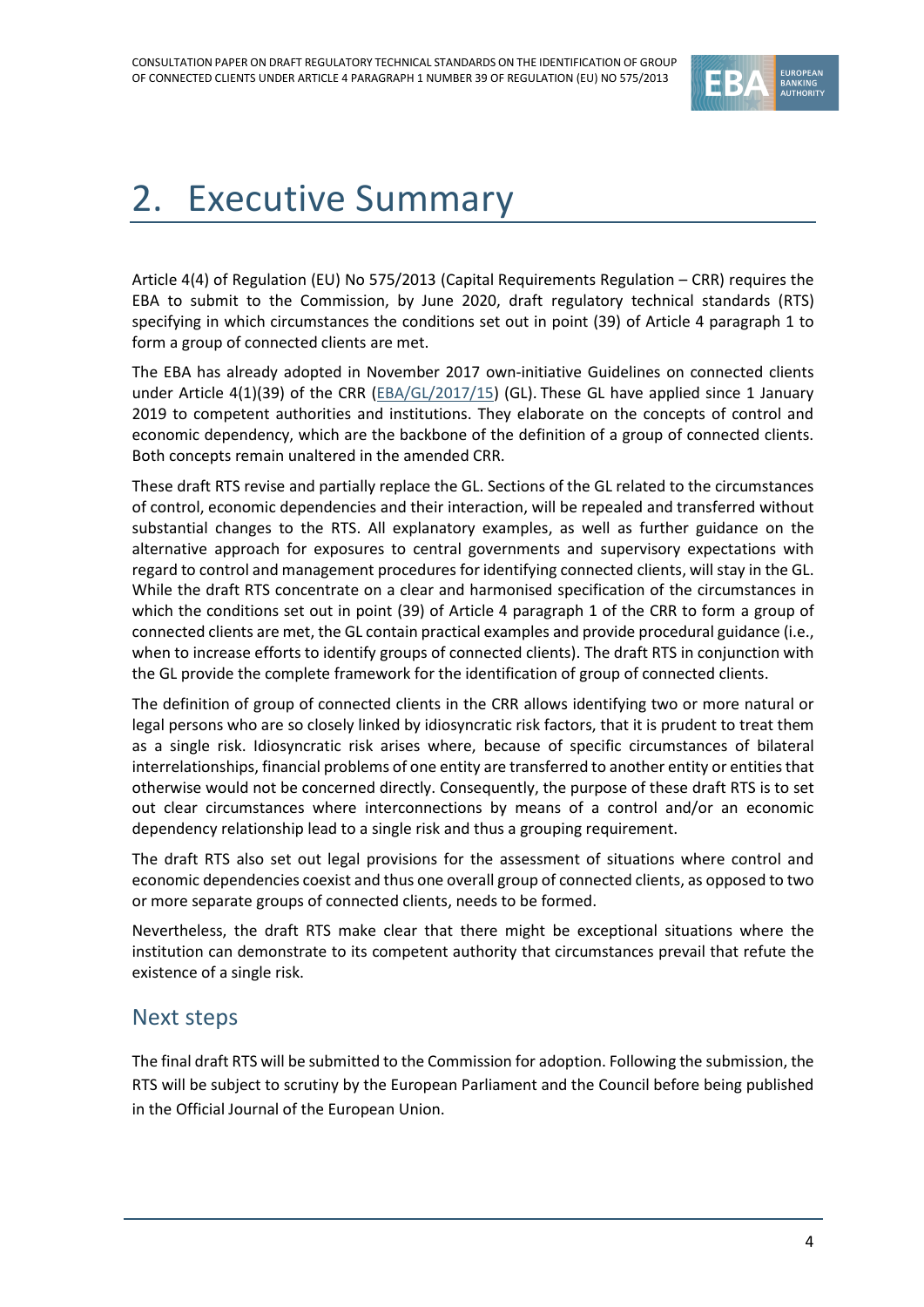

## <span id="page-4-0"></span>3. Background and rationale

- 1. These draft RTS revise and partially replace the EBA Guidelines [\(EBA/GL/2017/15\)](https://www.eba.europa.eu/sites/default/documents/files/documents/10180/2025808/a77be1e9-7564-47d2-a9d1-b7da98220352/Final%20Guidelines%20on%20connected%20clients%20%28EBA-GL-2017-15%29.pdf?retry=1) on connected clients under Article 4 paragraph 1 number 39 of the amended Capital Requirements Regulation (Regulation (EU) No 575/2013) (GL) published on 14 November 2017. These GL have been applicable to competent authorities and financial institutions since 1 January 2019.<sup>1</sup> Their objective was to provide clarity on the definition of connected clients as applicable from 2014 onwards. As of 18 March 2021, all EU competent authorities have declared compliance with these GL (see guidelines [compliance](https://www.eba.europa.eu/sites/default/documents/files/documents/10180/2025808/e969a851-0303-48ba-97f3-294b35ff0a2d/EBA%20GL%202017%2015-CT%20GLs%20on%20connected%20clients.pdf?retry=1) table). The draft RTS take into account the experience gained by institutions as well as competent authorities through the application of the GL.
- 2. These draft RTS focus exclusively on the circumstances in which the conditions set out in Article 4 paragraph 1 number 39 of Regulation (EU) No 575/2013 to form a group of connected clients (GCC) are met. The draft RTS apply to all areas of that Regulation where the concept of a GCC is used  $-$  i.e., the large exposures regime (Part Four of that Regulation), the categorisation of clients in the retail exposure class for the purposes of credit risk (Article 123(c) and Article  $147(5)(a)(ii)$ , the development and application of rating systems (Article 172(1)(d)), the criteria for STS securitisations qualifying for differentiated capital **t**reatment (Article 243) and the SME supporting factor (Article 501(1)). The draft RTS also apply to EBA technical standards and EBA guidelines that refer to GCCs as defined in Article 4 paragraph 1 number 39 of Regulation (EU) No 575/2013, namely in the area of liquidity reporting, where this concept is used in the specification of items requiring stable funding that must be reported to the competent authorities (Article 428 paragraph 1 point (g)(ii) of that Regulation), and in the reporting of concentration of funding by counterparty and concentration of counterbalancing capacity by issuer/counterpart.
- 3. The objective of the definition of a GCC in Regulation (EU) No 575/2013 is to identify two or more natural or legal persons who are so closely linked by idiosyncratic risk factors that it is prudent to treat them as a single risk. Idiosyncratic risk represents the effect of risks that are specific to individual clients. Idiosyncratic risk arises where, in a bilateral interrelationship, financial problems of one entity are transferred via this interrelationship to another entity or entities that otherwise would not be concerned directly. Consequently, the purpose of the current GL (and thus also the draft RTS) is to clarify and operationalise the concept of interconnection  $-$  i.e., when a control and/or an economic dependency relationship should lead to the grouping of clients because they constitute a single risk in accordance with Article 4 paragraph 1 number 39 of Regulation (EU) No 575/2013.
- 4. Geographical and sectorial concentration risks fall outside the scope of these draft RTS and are addressed by other means, such as the risk management rules on concentration risk

<sup>&</sup>lt;sup>1</sup> The GL revised and replaced the 'Guidelines on the implementation of the revised large exposures regime' issued by CEBS on 11 December 2009.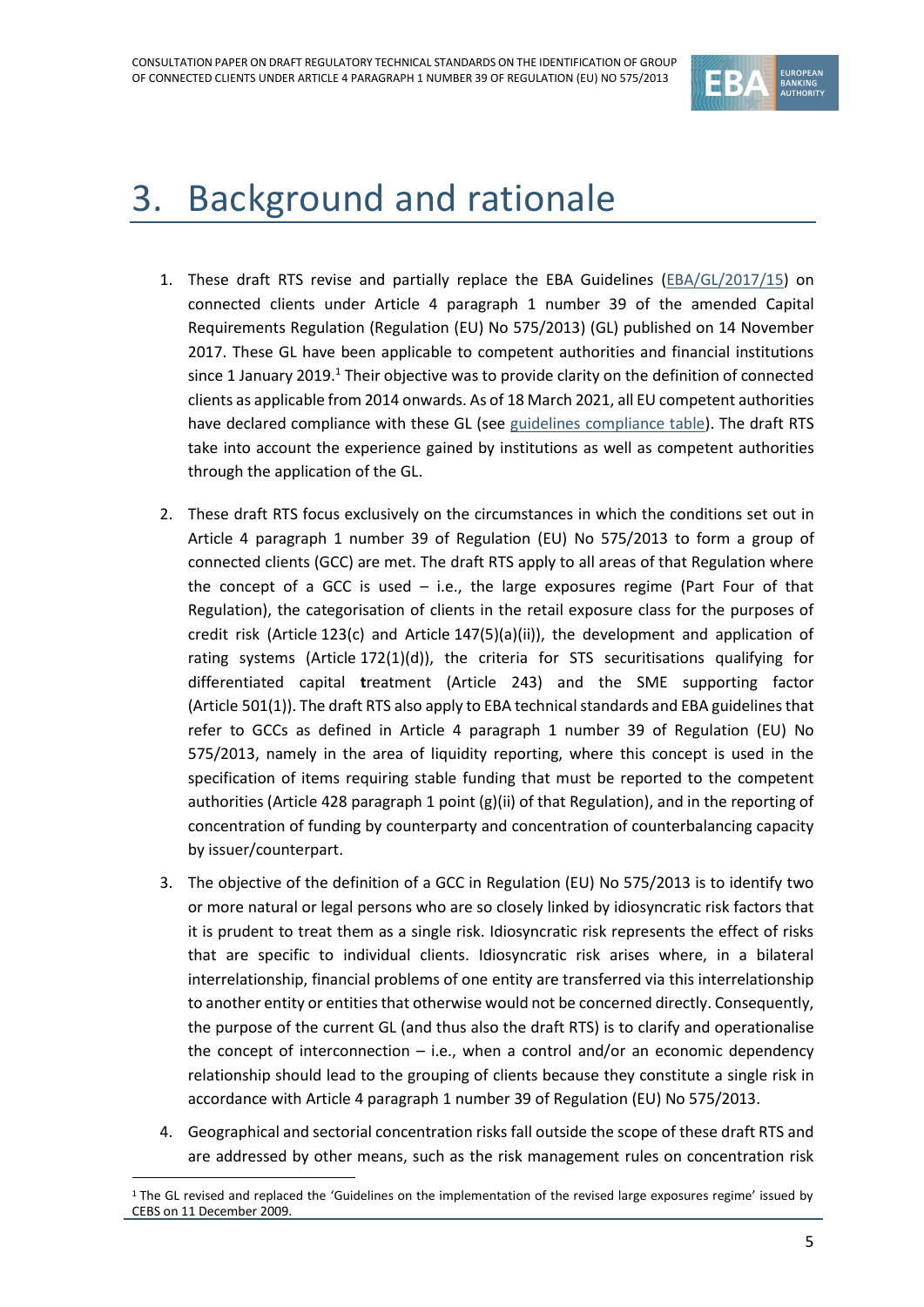

under Pillar 2. Geographical or sectorial risk can be defined as a dependency linked to an external factor (e.g., a certain product market or a specific region) that affects all entities active in the region or sector in the same manner. Institutions that only operate in a welldefined geographical area, or in an area dominated by one specific industry or sector, are not more affected in their conduct of business by the grouping requirement than other institutions.

- 5. Based on the current GL, the draft RTS shed light on when the criteria for the two types of interconnections – control and economic dependency as defined in Article 4 paragraph 1 number 39 points (a) and (b) respectively – are met. In particular, they provide guidance on how institutions shall identify GCCs following these two types of interconnections separately as well as when both conditions prevail.
- 6. Furthermore, the GL explain the alternative approach of grouping when the head of the group is the central government, as specified in the second subparagraph of the definition.
- 7. They also include a section on due diligence/governance expectations (control and management procedures for the identification of GCCs, documentation and review requirements). Clearly defined policies and procedures for determining GCCs and a diligent documentation of compliance with these policies and procedures (including a periodic review) is of crucial importance.
- 8. The main advantage of the GL is the possibility to have descriptive examples and illustrations of different grouping situations. Given the legal nature and formal requirements of RTS, such examples cannot be part of the legal text. However, for consultation purposes, all examples of the GL (and additional ones) were included in the background of this draft.

### <span id="page-5-0"></span>3.1 Legal mandate and approach retained

9. The Commission's Risk Reduction Measures Package, amending, inter alia, Regulation (EU) No 575/2013, includes new mandates for the EBA. Paragraph 4 of Article 4 mandates the EBA to:

> "[...] develop draft *regulatory technical* standards specifying in which circumstances *the conditions set out in point (39) of paragraph 1 are met.*

> *EBA shall submit those draft regulatory technical standards to the Commission by 28 June 2020."*

- 10. Article 4 paragraph 1 number 39 of Regulation (EU) No 575/2013 defines a GCC for the purposes of Regulation (EU) No 575/2013. The conditions set out therein refer to cases in which two or more natural or legal persons:
	- a. are directly or indirectly interconnected by a control relationship as defined in Article 4 paragraph 1 number 37 of that Regulation;
	- b. are interconnected by some form of economic dependency as set out in Article 4 paragraph 1 number 39 point (b), so that, if one of them were to experience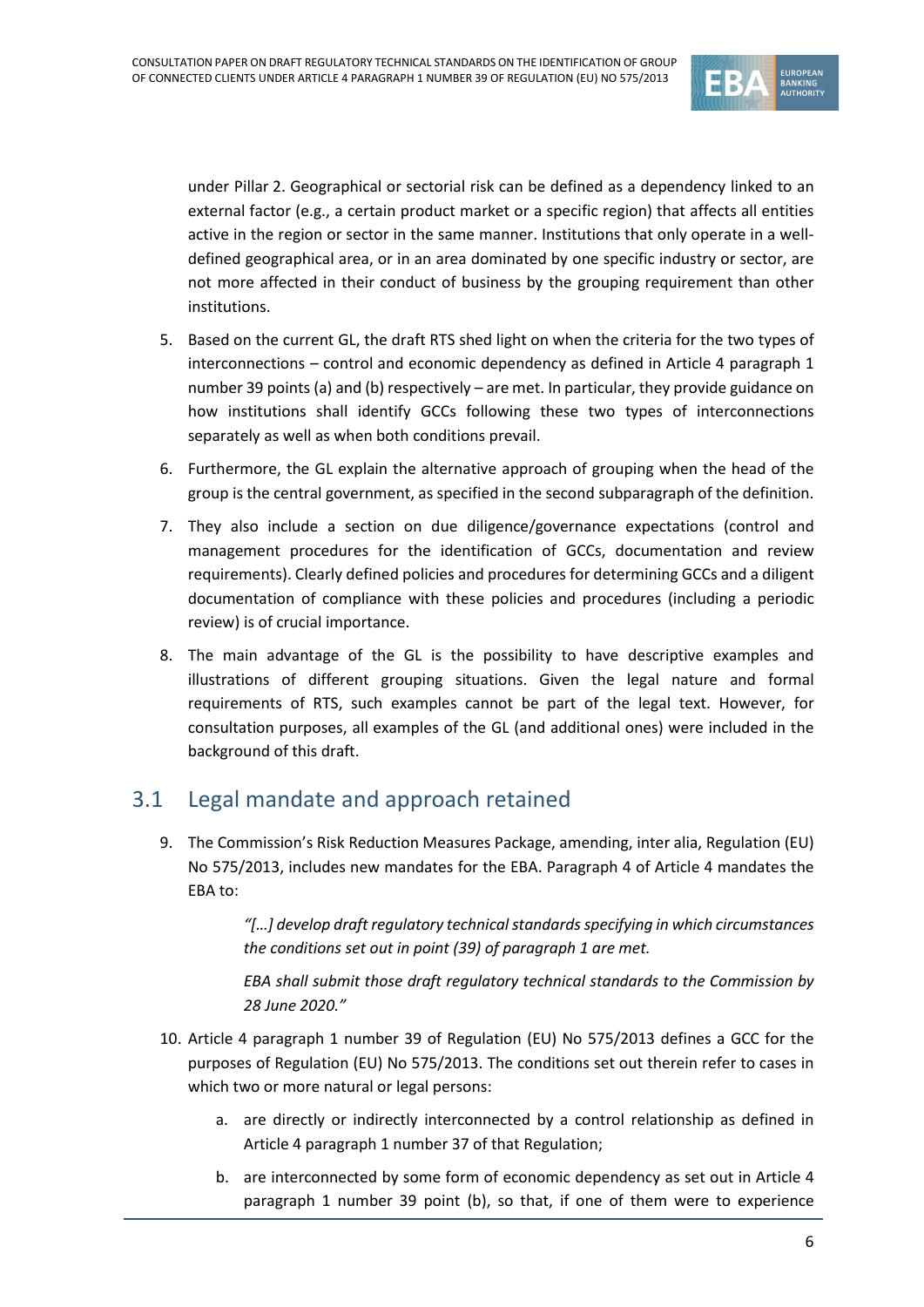

financial problems, in particular funding or repayment difficulties, the other or all of the others would also be likely to encounter funding or repayment difficulties.<sup>2</sup>

- 11. Those two conditions, which were already further elaborated on in the GL, allow identifying natural and/or legal persons so closely linked by idiosyncratic risk factors that it is prudent to treat them as a single risk. It has to be noted that the term "legal person" used in the RTS should be understood and applied to any entity other than a natural person irrespective of its national legal structure (also encompassing e.g. civil law associations). It applies also to cases where two or more natural or legal persons fall under the definition of shadow banking entities. If the reporting institution has exposures to two or more shadow banking entities that are not connected by idiosyncratic risk (i.e., neither by control nor economic dependency) then according to the EBA guidelines on limits on exposures to shadow banking entities [\(EBA/GL/2015/15\)](https://www.eba.europa.eu/sites/default/documents/files/documents/10180/1310259/f7e7ce6b-7075-44b5-9547-5534c8c39a37/EBA-GL-2015-20%20Final%20report%20on%20GL%20on%20Shadow%20Banking%20Entities.pdf) the institution has still to set an adequate aggregate limit to these exposures.<sup>3</sup>
- 12. Article 4 paragraph 1 number 39 of Regulation (EU) No 575/2013 provides two deviations from the grouping requirement: i) cases where the central government is the head of the group of connected clients and ii) cases of direct exposures to a central counterparty (CCP) for clearing activities purposes (the latter introduced by Regulation 2019/876 amending Regulation (EU) No 575/2013). As these are exemptions from the grouping requirement (and conclusively specified in level 1) they are not covered by the draft RTS (their inclusion would only result in a repetition of level 1 text).
- 13. The deadline included in Regulation (EU) No 575/2013 for the EBA to submit these draft RTS to the Commission was 28 June 2020. As reported in the [EBA Risk Reduction Package](https://www.eba.europa.eu/sites/default/documents/files/document_library/EBA%20Risk%20Reduction%20Package%20Roadmaps.docx.pdf)  [Roadmaps,](https://www.eba.europa.eu/sites/default/documents/files/document_library/EBA%20Risk%20Reduction%20Package%20Roadmaps.docx.pdf) published in November 2019, the EBA deemed it beneficial to allow institutions to gain sufficient experience with the application of the GL before their partial integration into the draft RTS. For this reason, the EBA is committed to submit these draft RTS to the Commission by December 2022.
- 14. The approach taken by the EBA in developing these draft RTS has been to leverage on the existing GL for the parts that fall under the mandate of the RTS, given that it is EBA's understanding that the approach of the existing GL is not challenged. In this vein, sections 4, 6 and 7 of the GL will be repealed as soon as the RTS will enter into force. The GL will be amended and stay in force, with its remaining content giving guidance on the alternative approach for exposures to central governments (Section 5) and control and management procedures for identifying connected clients (Section 8). In addition, the EBA deems it useful to maintain the illustrative examples that were provided in the GL also for the parts that are now transferred to the draft RTS, as they are deemed crucial for the understanding of the requirements but cannot be part of the legal text (see Section 3.4).

<sup>2</sup> Instances where economic dependency can be assumed: i) direct economic dependencies such as supply chain links or dependence on large customers; or ii) a common main source of funding in the form of credit support, potential funding or direct, indirect or reciprocal financial assistance.

 $3$  According to the EBA guidelines on limits on exposures to shadow banking entities which carry out banking activities outside a regulated framework under Article 395(2) of Regulation (EU) No 575/2013 [\(EBA/GL/2015/20\)](https://www.eba.europa.eu/sites/default/documents/files/documents/10180/1310259/f7e7ce6b-7075-44b5-9547-5534c8c39a37/EBA-GL-2015-20%20Final%20report%20on%20GL%20on%20Shadow%20Banking%20Entities.pdf), institutions set limits, as part of their internal processes, on their individual exposures to shadow banking entities and on their aggregate exposure to shadow banking entities.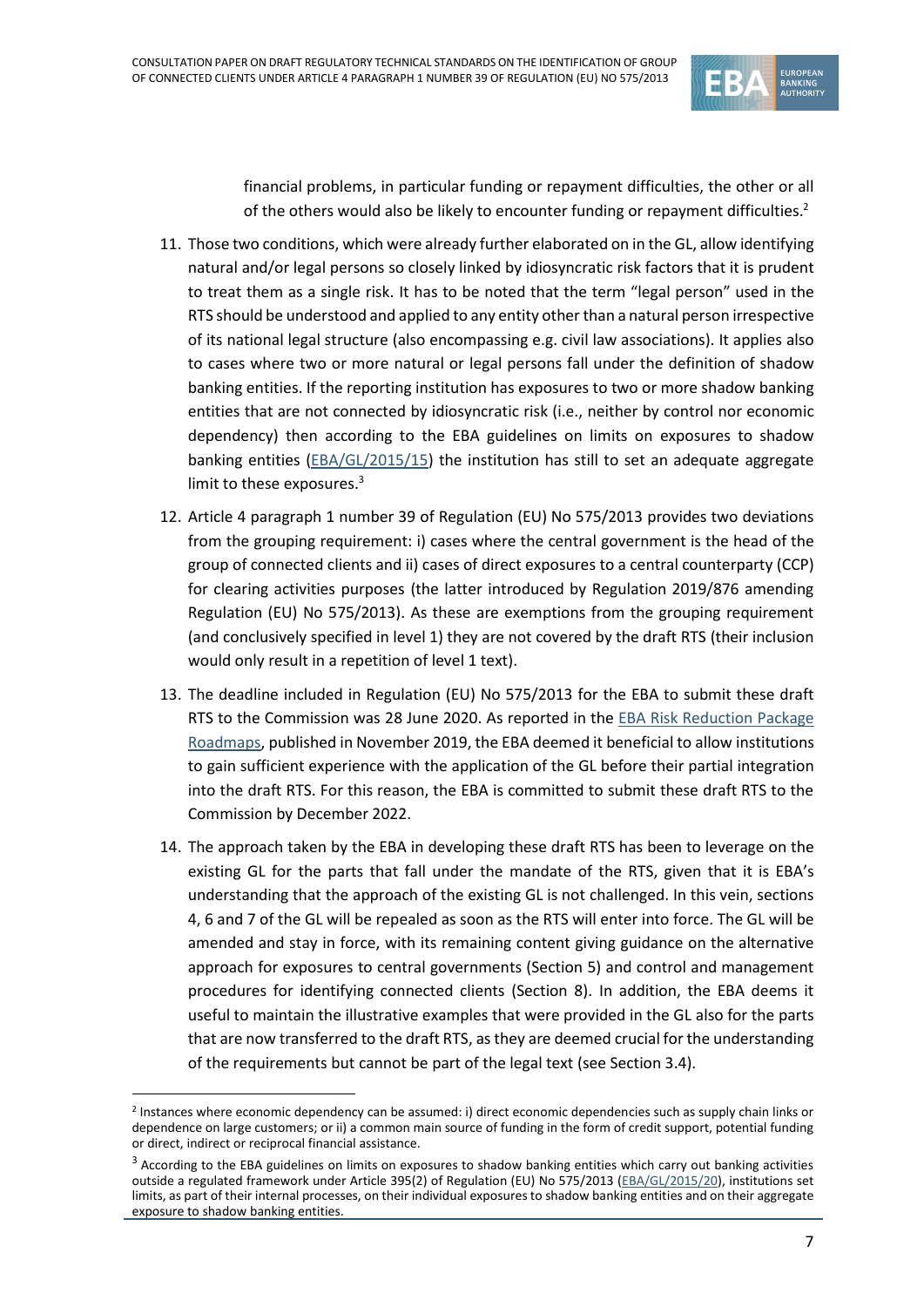

### <span id="page-7-0"></span>3.2 Identification of a group of connected clients

#### **3.2.1 Control relationship**

- 15. Section 4 of the GL provides guidance when the circumstances set out in Article 4 paragraph 1 number 39 point (a) of Regulation (EU) No 575/2013 are met. This section of the GL has been transposed into Article 1 of the draft RTS.
- 16. Where a control relationship as defined in Article 4 paragraph 1 number 37 of Regulation (EU) No 575/2013 exists, the controlling person/entity has legally enforceable rights that establish a strong form of financial dependency on the controlling person/entity by the controlled entity. In case of financial problems of the controlling entity, it can be assumed that it will make use of its rights to extract capital and/or liquidity from the controlled entity, thereby weakening the financial position of the latter. Thus, financial problems can be transferred to the controlled entity, with the result that both the controlling person/entity and the controlled entity would experience financial problems ("domino effect"). From the perspective of prudential risk stemming from exposures to clients, it is therefore appropriate to attach the strong assumption of a single risk to a relationship of control between different natural and/or legal persons.
- 17. The definition of control in Article 4 paragraph 1 number 37 of Regulation (EU) No 575/2013 points to the definition of the relationship between a parent undertaking and a subsidiary, as defined in the Accounting Directive 2013/34/EU, $<sup>4</sup>$  or to the accounting standards to</sup> which an institution is subject under Regulation (EC) No 1606/2002,<sup>5</sup> or to a similar relationship between any natural or legal person and an undertaking.
- 18. Where the Accounting Directive 2013/34/EU is applicable, it has an impact on the way institutions assess control relationships for the purposes of grouping connected clients. Taking into account that Article 22 paragraphs 1 and 2 of [Directive 2013/34/EU](https://eur-lex.europa.eu/legal-content/EN/TXT/HTML/?uri=CELEX:32013L0034&from=EN) establish several options and national discretions for Member States, the notion of a control relationship depends on the national transposition of the Directive.
- 19. For clients to which the EU accounting rules do not apply (e.g., natural persons, central governments and/or clients that prepare consolidated financial statements in accordance with the accounting rules of a third country), the draft RTS list circumstances that always constitute a control relationship, and additionally provides a non-exhaustive list of indicators that institutions should use when assessing the control relationship.
- 20. A GCC shall be identified according to Article 4 paragraph 1 number 39 point (a) of Regulation (EU) No 575/2013 when it can be concluded that there is a control relationship

<sup>4</sup> Directive 2013/34/EU of the European Parliament and of the Council of 26 June 2013 on the annual financial statements, consolidated financial statements and related reports of certain types of undertakings, amending Directive 2006/43/EC of the European Parliament and of the Council and repealing Council Directives 78/660/EEC and 83/349/EEC.

<sup>5</sup> Regulation (EC) No 1606/2002 of the European Parliament and of the Council of 19 July 2002 on the application of international accounting standards.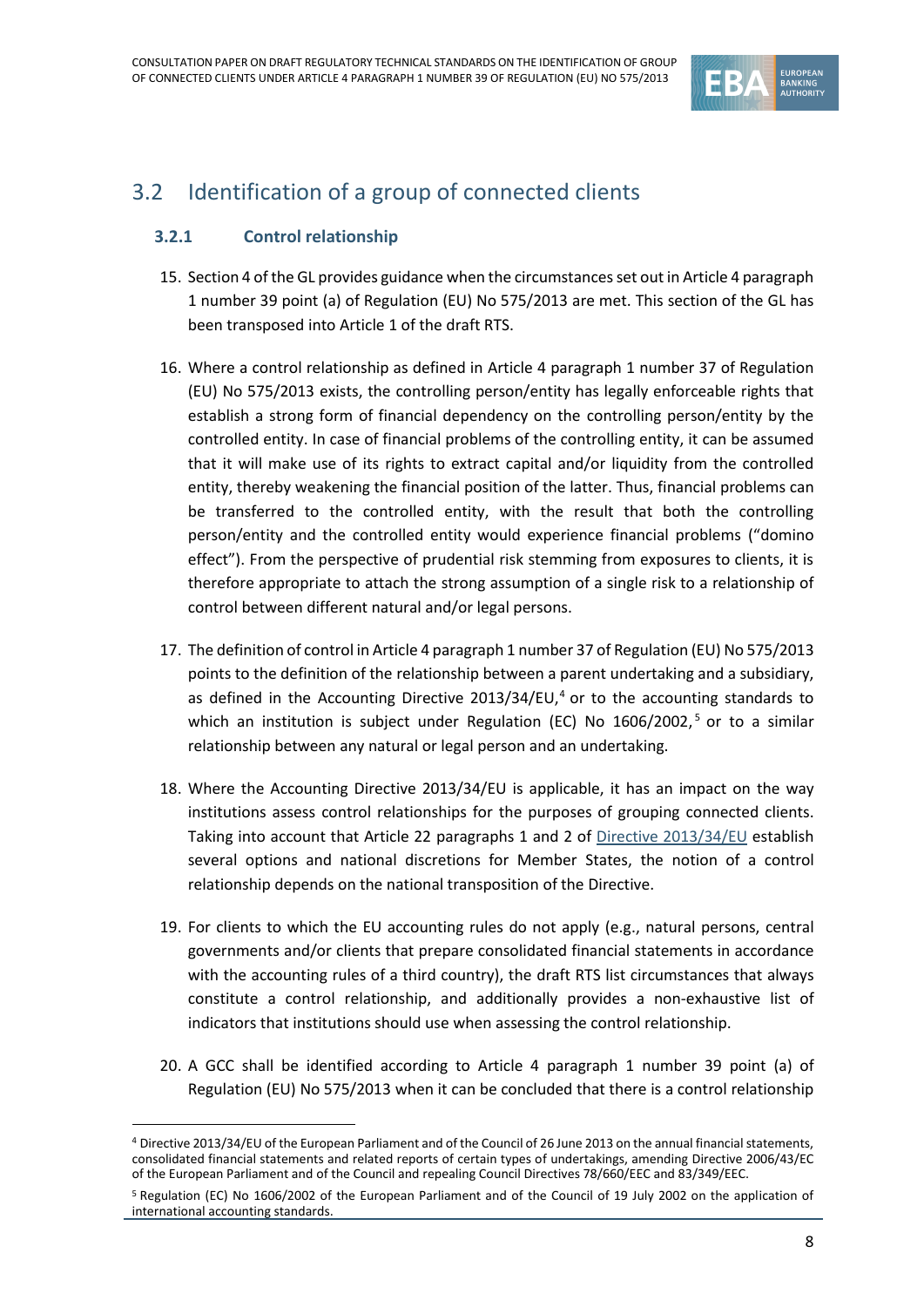

among natural and/or legal persons ("control group"). As the definition of control presupposes a parent-subsidiary relationship, two legal persons that are subsidiaries of the same parent entity do not themselves control each other. However, when these legal persons are part of the same consolidated financial statements, the condition in Article 4 paragraph 1 number 39 point (a) of Regulation (EU) No 575/2013 is still deemed to be met, even in the absence of exposures towards the natural or legal person that controls the group.

- 21. For cases where no consolidated financial statements have to be prepared, the draft RTS provide a non-exhaustive list of circumstances of control criteria and control indicators for the assessment if there is a parent-subsidiary-similar relationship among natural and/or legal persons. The two-segment-list contains circumstancesthat always constitute a control relationship among natural and/or legal persons and indicators that should be considered by institutions in their assessment, as any of these circumstances might constitute a control relationship among natural and/or legal persons.
- 22. The draft RTS also address the case of intragroup exposures i.e., when the reporting institution is itself part of a control group (in other words: an institution that is owned/controlled by another institution and they are all part of a banking group that holds participations in both financial and non-financial entities). In these cases, the institution shall consider the existence of a single risk because the entities within its own group are again being part of the same consolidated financial statement.<sup>6</sup>
- 23. It is to be noted that Article 4 paragraph 1 number 39 point (a) of Regulation (EU) No 575/2013 foresees an exception that enables the institution to abstain from forming a group of connected clients when it can demonstrate that, despite the existence of a control relationship, those natural and/or legal persons do not constitute a single risk (see [Scenario](#page-14-1) C 1 in Section 3.4 below).
- 24. In any case, the assessment of a control relationship is only the first step in the assessment of the connections among natural and/or legal persons, which is done before assessing any potential economic dependency and possible interlinkages between control and economic dependency relationships.

#### **3.2.2 Economic dependency**

25. Section 6 of the GL provides guidance when the circumstances set out in Article 4 paragraph 1 number 39 point (b) of Regulation (EU) No 575/2013 are met. This section of the GL has been transposed in Article 2 of the draft RTS.

 $6$  Even though such types of exposures are likely to be fully or partially exempted – either via Article 400(1)(f), Article 400(2)(c), or Article 493(3)(c) of Regulation (EU) No 575/2013, and provided the counterparty concerned is covered by the supervision on a consolidated basis to which the institution itself is subject, it is necessary to assess the existence of a GCC in order to calculate the large exposure amount.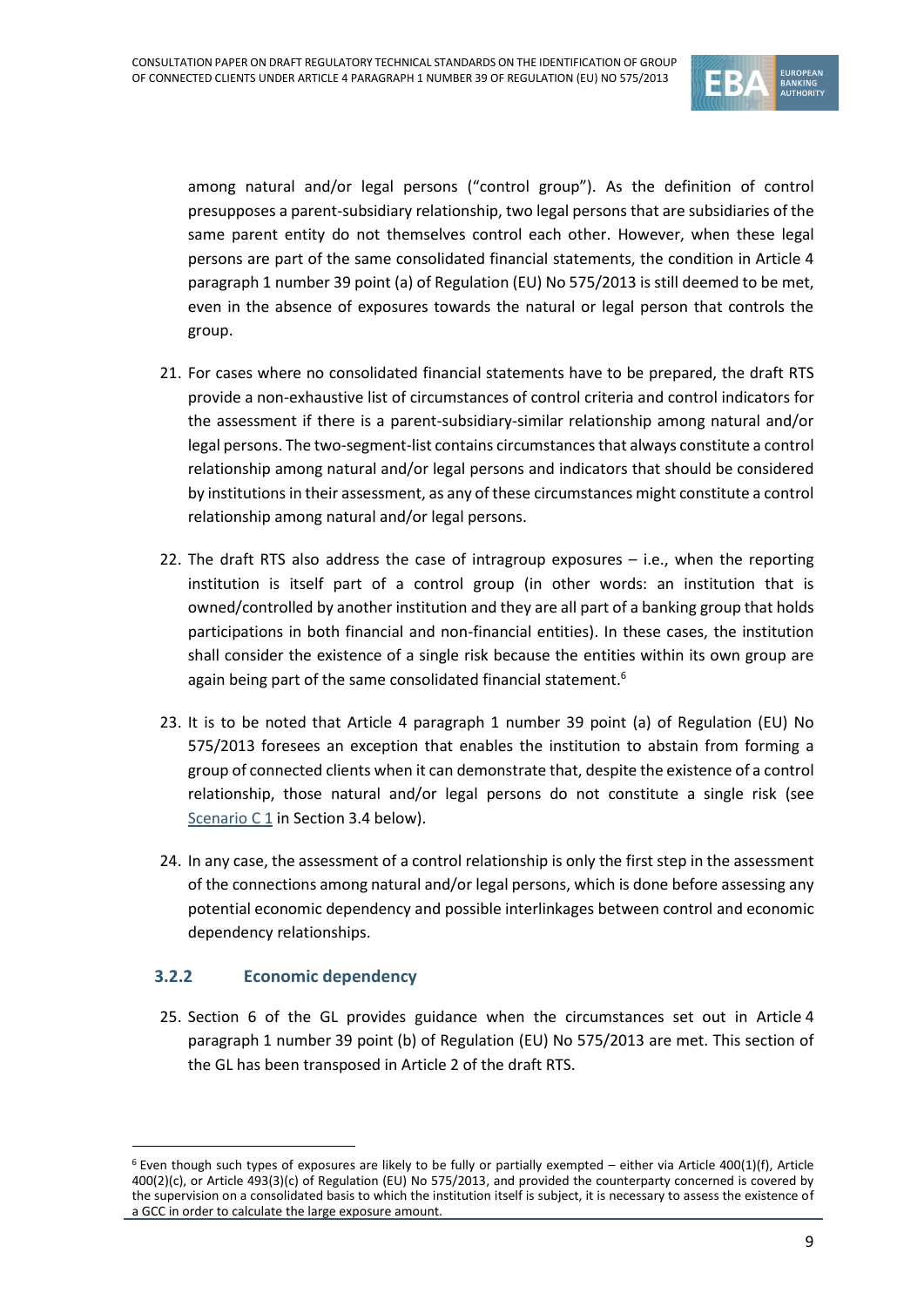

- 26. Even if the issue of control of one natural or legal person over another does not apply, institutions are obliged to assess whether there exists a relationship of economic dependency. If it is likely that the financial difficulties of one natural or legal person would spread to other(s) impacting full and timely repayment of liabilities, there exists an idiosyncratic risk that needs to be addressed by considering the natural and/or legal persons to be connected. An economic dependency among natural and/or legal persons thereby may be mutual or only one way (see Scenarios E [1,](#page-15-0) [E](#page-20-0) 2[, E](#page-16-1) 3, E [4,](#page-17-0) E 6, E 7 and E 8 in Section 3.4 below). 7
- 27. Dependency might arise in the context of business interconnections (e.g., supply chain links, dependence on large customers or counterparty exposures, financial dependency) that are not linked to sectorial or geographical risks, exposing the natural and/or legal persons involved to the same idiosyncratic risk factor. If this idiosyncratic risk materialises, one or both obligors are likely to experience repayment difficulties. Consequently, interconnections among entities (or persons) due to bilateral business relationships may lead to contagion risk that is independent of sectorial or geographical risks. The fact that the existence of common idiosyncratic risk factors may lead to contagion risk for otherwise unrelated natural and/or legal persons is at the core of the concept of economic interconnection.
- 28. In analysing economic dependencies, institutions should also consider the non-exhaustive list of situations in Article 2(1) of these draft RTS when assessing connections among shadow banking entities. Institutions should give due consideration to the fact that relationships between legal persons falling under the definition of shadow banking entities will most likely consist not of equity ties but rather of a different type of relationship – i.e., situations of de facto control or relationships characterised by contractual obligations, implicit support or potential reputational risk (e.g., sponsorship or even branding).
- 29. The rationale for the definition of economic interconnection is to identify channels of contagion stemming from economic dependencies that a natural or legal person cannot overcome without experiencing repayment difficulties. However, even if a natural or legal person is currently economically dependent on another person, it could still be possible for the entity to easily (i.e., in a timely manner without excessively increased costs) find a replacement or to compensate for any losses (or foregone profits) inflicted by the party in financial difficulties without experiencing own repayment difficulties. Coming to this conclusion, the institution does not need to consider these persons as a single risk.
- 30. Economic dependency may arise where funding problems of one natural or legal person are likely to spread to another on account of the same main funding source. This does not include cases where natural and/or legal persons get funding from the same market (e.g., the market for commercial paper) or where a common source of funding is due solely to

<sup>&</sup>lt;sup>7</sup> Dependency might arise in the context of business interconnections (e.g., supply chain links, dependency on large customers or counterparty exposures, financial dependency) that are not linked to sectorial or geographical risks, and it suggests that the natural or legal persons involved are exposed to the same idiosyncratic risk factor.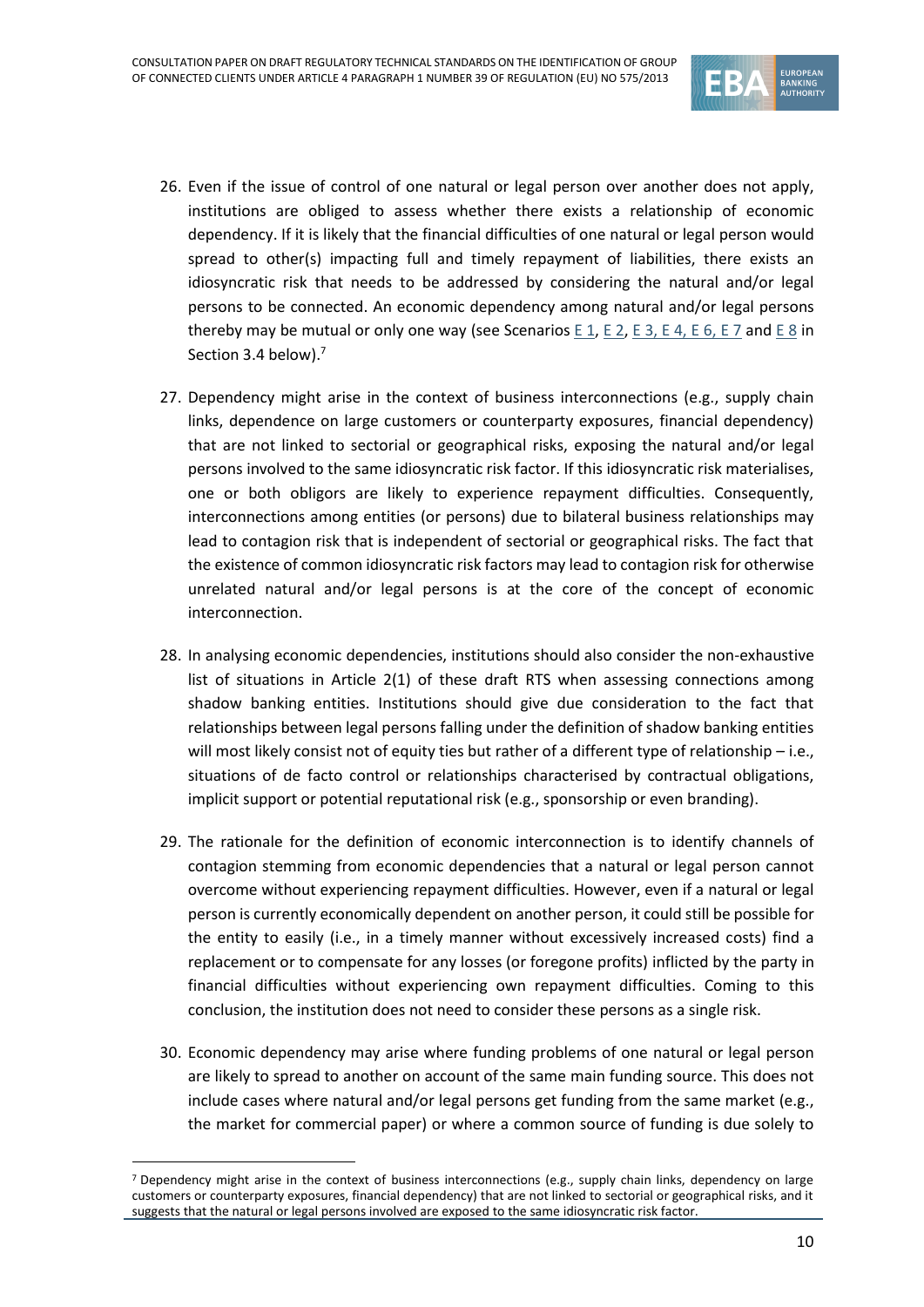

the geographical location. Small and medium-sized corporates will, in many cases, not have the capacity or commercial incentive to have financial relationships with institutions other than their local bank, and, in addition, for most of them the personal relationship with their bank officer is the key to better financial services. This fact does not in itself justify regarding these natural and/or legal persons as interconnected, even though they have a common source of funding (potentially even the reporting institution itself). Such funding dependencies can normally be replaced (see Scenari[o E 5](#page-17-1) in Section 3.4 below). In the same vein, natural and/or legal persons that depend on their existing source of funding because of their poor creditworthiness also do not belong to this category.

- 31. Institutions should also consider cases where the common source of funding is provided by the institution itself, its financial group or its connected parties<sup>8</sup> (see Scenarios  $\underline{\mathsf{E}}\,4$  and  $\underline{\mathsf{E}}\,5$ and [E](#page-17-0) 6 in Section 3.4 below) and cannot be replaced in a timely manner without excessively increased costs. Institutions should also assess any contagion or idiosyncratic risk that could emerge from the following situations:
	- a. use of one funding entity (e.g., the same entity or conduit that cannot be easily replaced);
	- b. use of similar structures (e.g., where the entity has some liquidity support mechanisms provided by a sponsor and is allowed to draw on these when experiencing financial difficulties);
	- c. reliance on commitments from one source (e.g., guarantees or other potential fundings; credit support in structured transactions or non-committed liquidity facilities, including direct, indirect or reciprocal financial assistance), taking into account its solvency, especially where there are maturity mismatches between the maturity of the underlying assets and the frequency of the refinancing needs.
- 32. Institutions are not required to actively collect information about whether their clients share an external common source of funding. However, institutions do need to take into account available information in this regard.
- 33. It shall be underlined that according to the GL institutions are expected to strengthen their investigation of economic dependencies among their clients in all cases where the sum of all exposures to one individual client exceeds 5% of Tier 1 capital. Therefore, institutions should perform an extensive research of any type of "soft information" (e.g. other public or private information available) that typically exists at the level of individual loan officers and relationship managers, even though such information goes beyond the institutions' clients.

<sup>8</sup> Recital 54 to Regulation (EU) No 575/2013 sets out that "In determining the existence of a group of connected clients and thus exposures constituting a single risk, it is also important to take into account risks arising from a common source of significant funding provided by the institution itself, its financial group or its connected parties."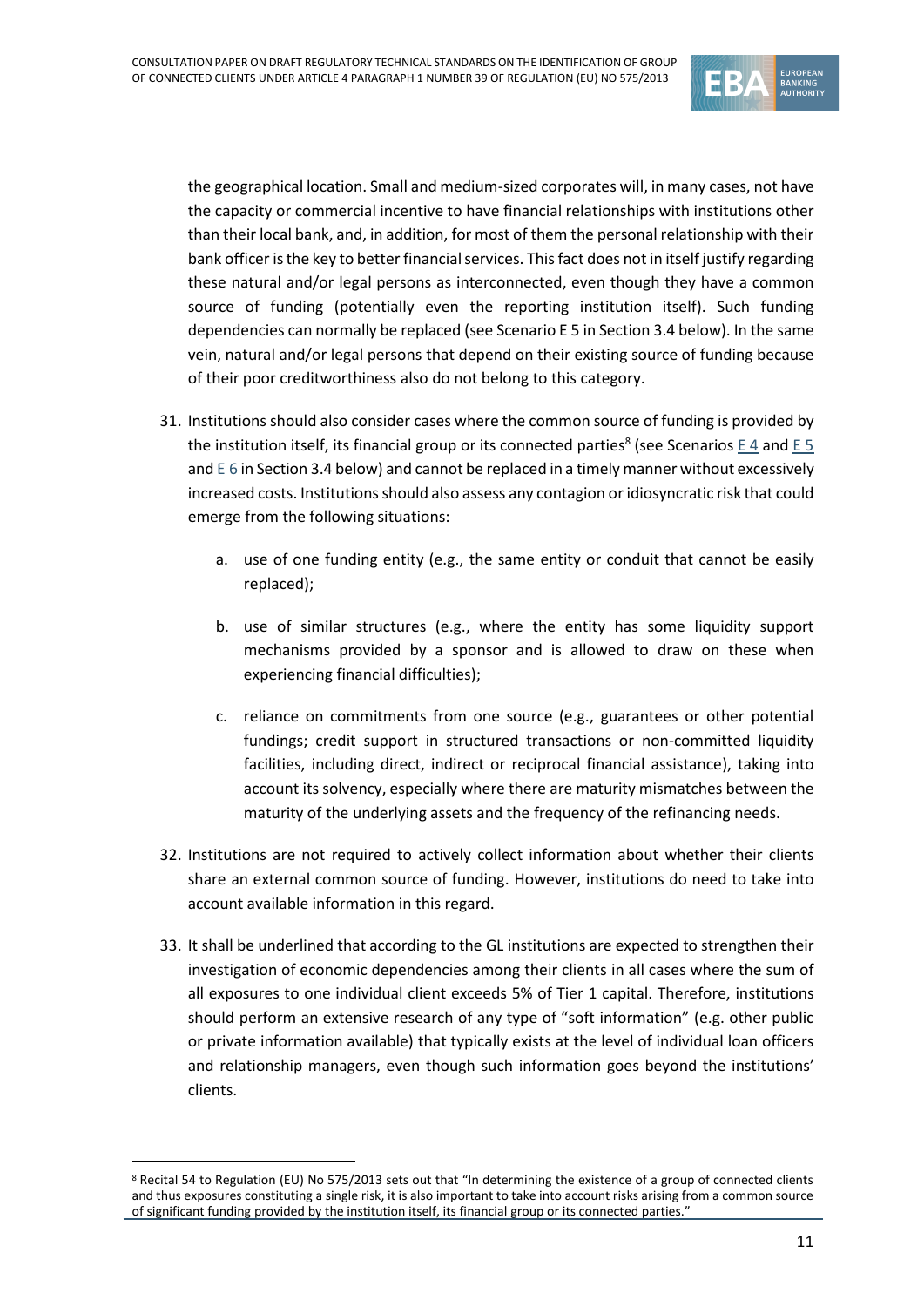

#### **3.2.3 Interrelation between control relationship and economic dependency**

- 34. Article 3 of the draft RTS incorporates section 7 of the GL and specifies the grouping requirement when both circumstances set out in Article 4 paragraph 1 number 39 points (a) and (b) of Regulation (EU) No 575/2013 are met; in particular, when a single risk between two or more natural and/or legal persons would lead to a chain of contagion ("domino effect").The concepts of control and economic dependency are based on two different kinds of interconnection to be assessed separately. However, there are situations where these two types of dependencies are interlinked and could therefore co-exist within one GCC in such a way that all relevant natural and/or legal persons constitute a single risk. This happens when a GCC is first established based on a control relationship according to the legal provisions set out in Article 4 paragraph 1 number 39 point (a) of Regulation (EU) No 575/2013 and successively extended by another natural and/or legal person or a second GCC because of some form of economic dependency as set out in Article 4 paragraph 1 number 39 point (b) of Regulation (EU) No 575/2013. In their assessment, institutions should consider each case separately, i.e. identify the possible "domino effect" based on the individual circumstances (see Scenarios  $C/E 1$  $C/E 1$  to  $C/E 4$  as well as the "comprehensive group" of Scenario E 7 in Section 3.4 below).
- 35. The introductory wording in point (b) of Article 4 paragraph 1 number 39 of Regulation (EU) No 575/2013, "any of the following", does not necessarily lead to two mutually exclusive grouping requirements. A control relationship establishes a very strong form of dependency between entities (control as legal dependency). Thus, it is also a manifestation of economic dependency and not a separate alternative. In addition, the wording "between whom there is no relationship of control" cannot be interpreted in a way that precludes the establishment of an overall GCC that includes both, economically dependent entities as well as controlled entities.
- 36. The chain of contagion leading to the possible default of some or all entities concerned is the relevant factor for the grouping and needs to be assessed in each individual case.
- 37. Downstream contagion should be assumed when an entity is economically dependent on another client and is itself the head of a "control group" – i.e., a GCC formed on account of the existence of a control relationship in accordance with Article 4 paragraph 1 number 39 point (a) of Regulation (EU) No 575/2013. If the other client is part of a GCC, the control group of the economically dependent entity should then be included in the GCC to which the economic dependency relationship exists. The reason for this is that, to overcome its own pending payment difficulties, the economically dependent entity will most likely withdraw resources from controlled entities, thus extending the risk of contagion downstream (see [Scenario C/E 3](#page-21-1) in Section 3.4 below).
- 38. On the other hand, upstream contagion of entities that control the economically dependent entity should be assumed only when the controlling entity is also economically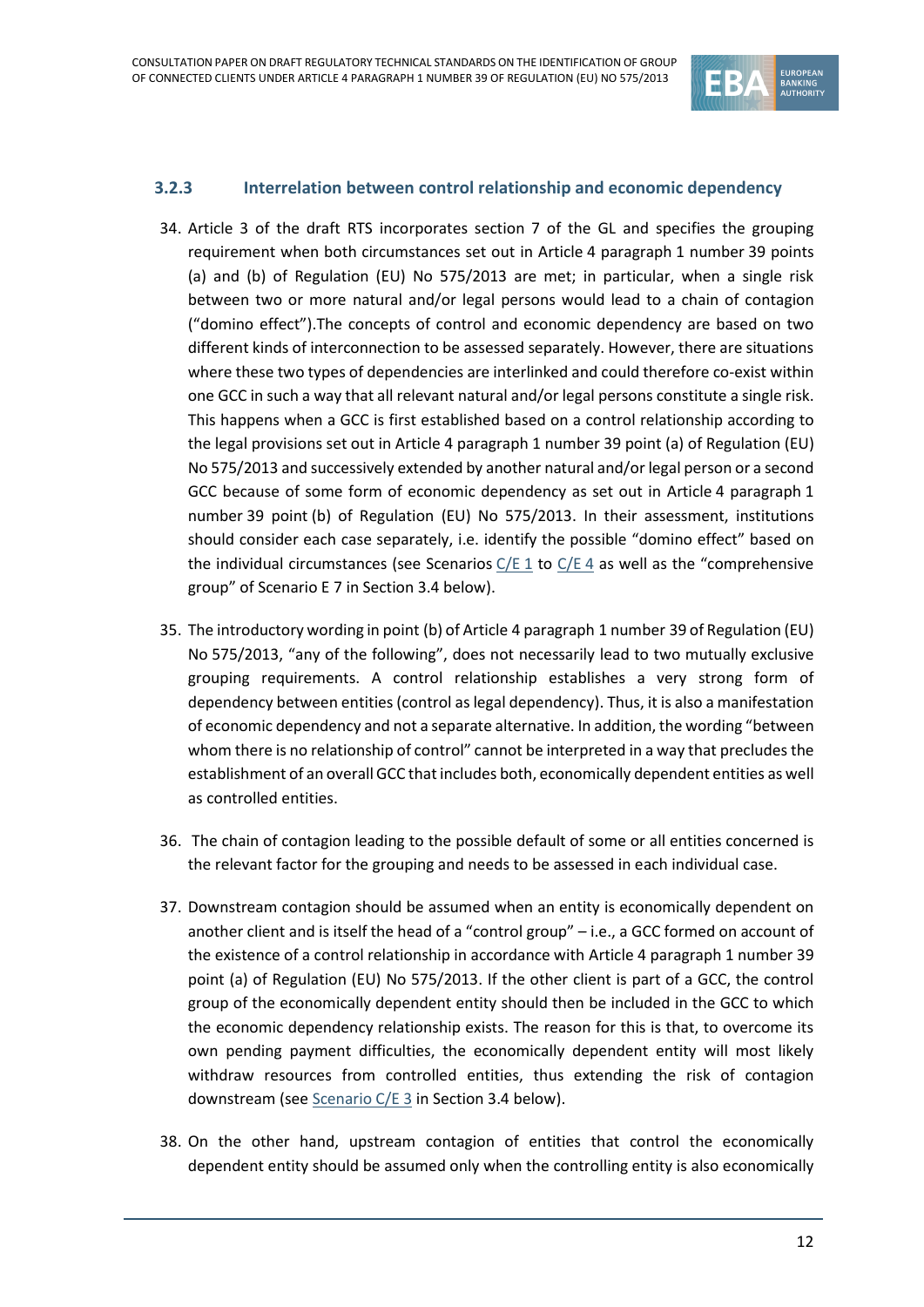

dependent on the entity that constitutes the economic link between the two controlling groups (see [Scenario C/E 4](#page-22-0) in Section 3.4 below).

### <span id="page-12-0"></span>3.3 Feedback from stock-take amongst competent authorities and industry representatives

- 39. To develop these draft RTS, the EBA conducted a stock-take amongst competent authorities (CAs) and industry representatives to gather information on past experiences, practical challenges and possible issues regarding the identification of GCCs based on the GL.
- 40. Overall, both the CAs and the industry representatives perceive that the GL are clear enough to allow their implementation by RTS. No significant changes or burdensome procedures related to the mapping and management of GCCs are expected. In contrast, both the CAs and the industry representatives are expecting a proportionate effort to integrate the RTS requirements in the institutions' internal systems. Most of the respondents recognized also that forming a GCC based on the application of control criteria is easier than establishing interconnectedness based on economic dependencies, as the latter is a more complex area which often depends on expert judgement and thus hampers the use of automated procedures.
- 41. Some respondents pointed out that more guidance is required for cases in which the reporting institution itself belongs to a GCC and cases in which for a given reporting reference date, the reporting institution does not have exposures to the head of a group, but has exposures to two or more of its subsidiaries. These two issues are currently addressed by the proposed paragraph 1 of Article 1, which sets out the legal provision for cases where the parent of a group prepares a consolidated financial statement, thus including all subsidiaries in a GCC. Another point raised was related to clarifications on the concept of "control relationship" when two or more natural persons are involved – i.e., family members, spouses or where other family ties prevail. Currently, these draft RTS set out legal provisions that apply also to natural persons, including those cases of family ties where these natural persons are legally or economically interlinked. Institutions should assess whether such ties may require forming a GCC. Therefore, these RTS cannot include a specific requirement for family ties as the case needs to be assessed individually.
- 42. More examples were asked also on how to manage situations of "joint control" i.e., cases of partners owning 50% or 1/3 each. It has to be highlighted that following the feedback on the GL, it was already clarified that "joint control" does not constitute control within the meaning of Article 4(1)(37) of Regulation (EU) No 575/2013 but a form of economic dependency. [Scenario](#page-19-0) E 7 in Section 3.4 below provides more guidance in the case of two partners owning the same amount of shares, which could lead to a GCC because of economic dependencies. Similarly, clarifications were asked also on how to form a GCC when indirect control is performed through natural persons, concerted actions of minority shareholders, other major investors that are sleeping partners, typically passive investors or empty shell companies. The EBA notes that, in these cases, institutions shall assess the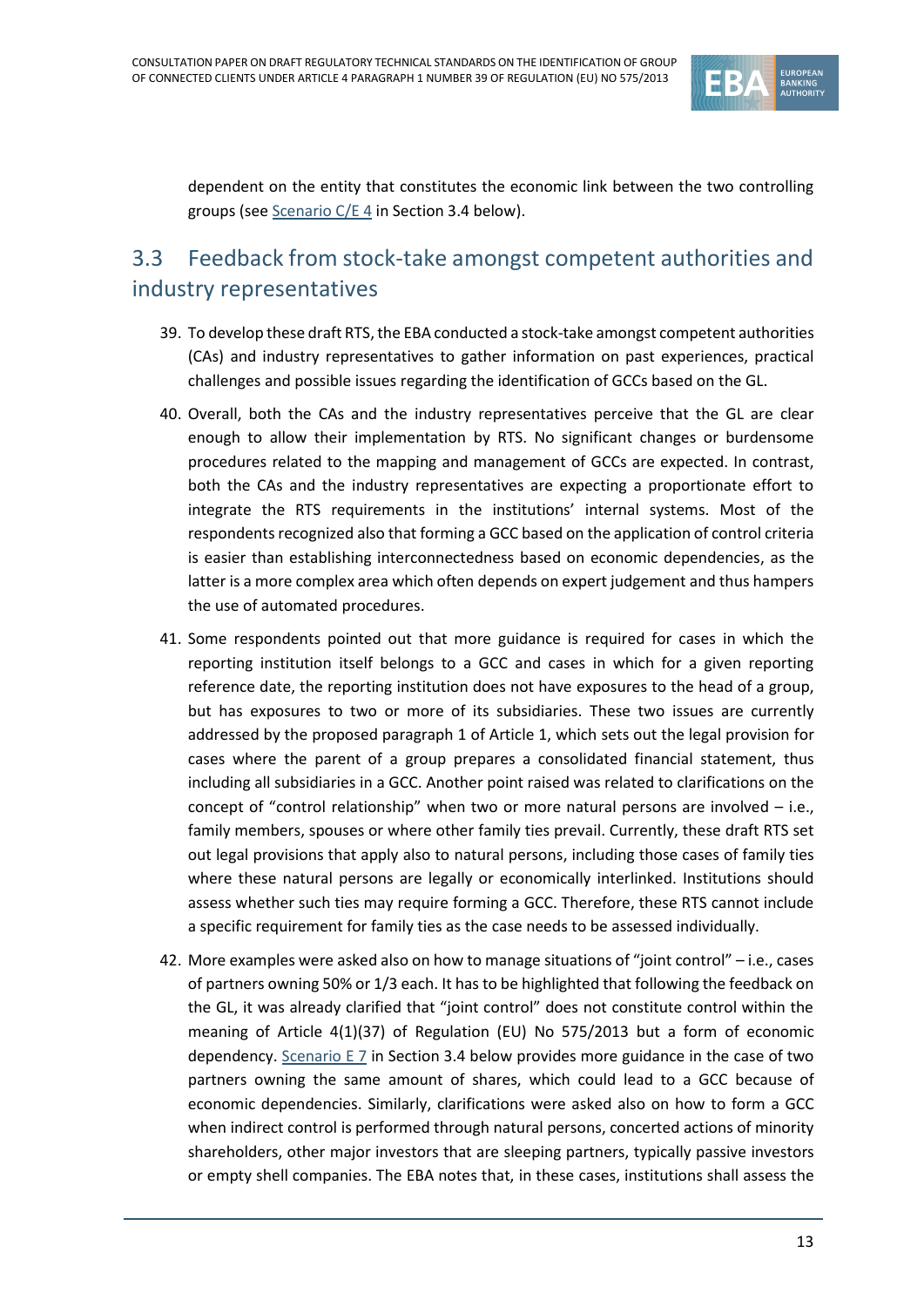

GCC by considering the ultimate beneficiary owner of the control relationship through the circumstances listed in paragraphs 2 and 3 of Article 1.

- 43. In both the GL and these draft RTS, the term "significant part" is used in relation to a client's gross receipts, expenditures, production-output, receivables and liabilities. In the stocktake it was pointed out that the inclusion of this term in the draft RTS could lead to different assessments by institutions. In LEX paragraph 10.16 a quantitative threshold of 50% or more is used instead. The EBA notes that following the consultation feedback received for the GL in 2017, most respondents rejected such a quantitative threshold. It was argued that the interpretation of a "significant part" depends on the specific situation and might involve different percentages. However, since this issue has been raised by some respondents, a question for consultation has been added in order to understand whether the introduction of such a quantitative threshold would now be deemed beneficial by the industry (after some years of practical experience with the qualitative definition).
- 44. More guidance was required for mixed groups, which can include firms operating in several sectors (not only the banking sector). In this case, some respondents argued that the existence of a single risk, especially when the controlling entity is non-EU, might be challenged despite the existence of a chain of control. These draft RTS set out legal provisions that, when met, require forming a GCC. For example, if the parent undertaking consolidates the non-EU subsidiaries, the GCC shall include them; or, if the parent undertaking is established in a third county (i.e., non-EU), Article 1(2) and (3) requires forming a GCC when EU accounting rules do not apply to all entities, but a control relationship exists. Moreover, economic dependencies need to be always considered. This implies that where one natural or legal person experiences financial problems, in particular funding or repayment difficulties that could spill over to the other entities, a GCC shall be formed.
- 45. Respondents welcomed the provision in paragraph 37 of Section 8 of the GL, which requires institutions to strengthen their investigation on GCCs based on economic dependencies when exposures are above 5% of their Tier 1 Capital. This provision will remain within the GL as guidance for institutions and in order to facilitate the procedures of assessment and management of GCCs based on economic dependencies.
- 46. Whil[e Scenario](#page-14-1) C 1 in Section 3.4 already provides an example for situations where a single risk does not exist, further guidance was suggested for situations where ring-fencing or bankruptcy remoteness for all borrowers would not result in a GCC. The EBA notes that in these cases institutions shall assess the necessity to form a GCC based on a case-by-case analysis. Situations where a single risk does not exist may also depend on the respective insolvency law of the Member State concerned.
- 47. Moreover, respondents asked for clarifications around the term "not easily replaceable", which is used in Section 6 of the GL and is related to interconnectedness based on economic dependency. The draft RTS specify that an economic dependency should be considered when a relationship with a natural or legal person cannot be replaced in a timely manner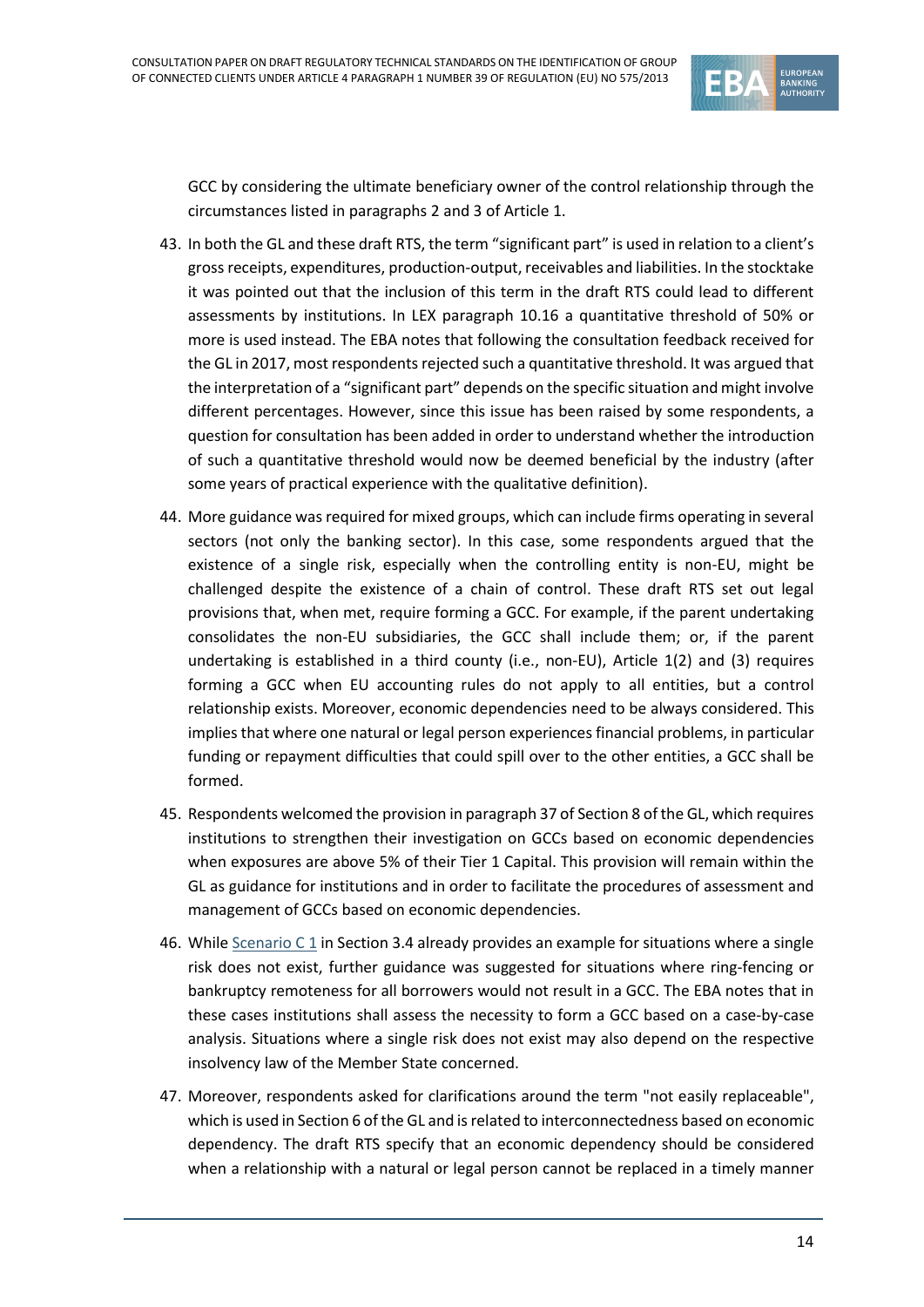

without excessively increased costs, thus having the potential to trigger funding or repayment difficulties.

### <span id="page-14-0"></span>3.4 Illustration of scenarios in which the conditions set out in Article 4 paragraph 1 number 39 of Regulation (EU) No 575/2013 are met

48. The scenarios included in this section illustrate circumstances in which the conditions for GCCs set out in Article 4 paragraph 1 number 39 of Regulation (EU) No 575/2013 are (or are not) met, from the perspective of the reporting institution, for the provisions of the GL that were transferred to the RTS. The examples are unchanged compared to the ones of the existing GL. Three new examples have been added, one with regard to a simple control relationship (baseline scenario), a second with regard to the case of common ownership by two shareholders of three companies that both hold equally 50% of the shares in the respective companies, and a third with regard to the case of a horizontal group (Article 22 paragraph 7 of Directive 2013/34/EU). As the definition of a control relationship in Article 4 paragraph 1 number 39 point (a) relies on a parent-subsidiary-relationship, the example of a horizontal group is discussed under the heading of economic dependencies.

#### **3.4.1 Groups of connected clients based on a control relationship**

#### <span id="page-14-1"></span>Scenario C 0: Baseline scenario "Control relationship"

49. In the baseline scenario, the reporting institution has exposures to all entities shown below (A, B, C and D). The parent entity A prepares and publishes the consolidated financial statements according to IFRS, as legally required, including all three subsidiaries. The GCC thus encompasses all entities.



Scenario C 1: Exceptional case where no single risk exists despite the existence of a control relationship

- 50. The reporting institution has exposures to all entities as described in the baseline scenario C 0. Entity A has control over entities B, C and D. The subsidiaries B, C and D are special purpose entities/ special purpose vehicles (SPEs/SPVs).
- 51. To assess whether the assumption of a single risk can be refuted despite the existence of a control relationship, the reporting institution should assess at least all of the following elements in relation to each of the SPEs/SPVs (entities B, C and D in this scenario):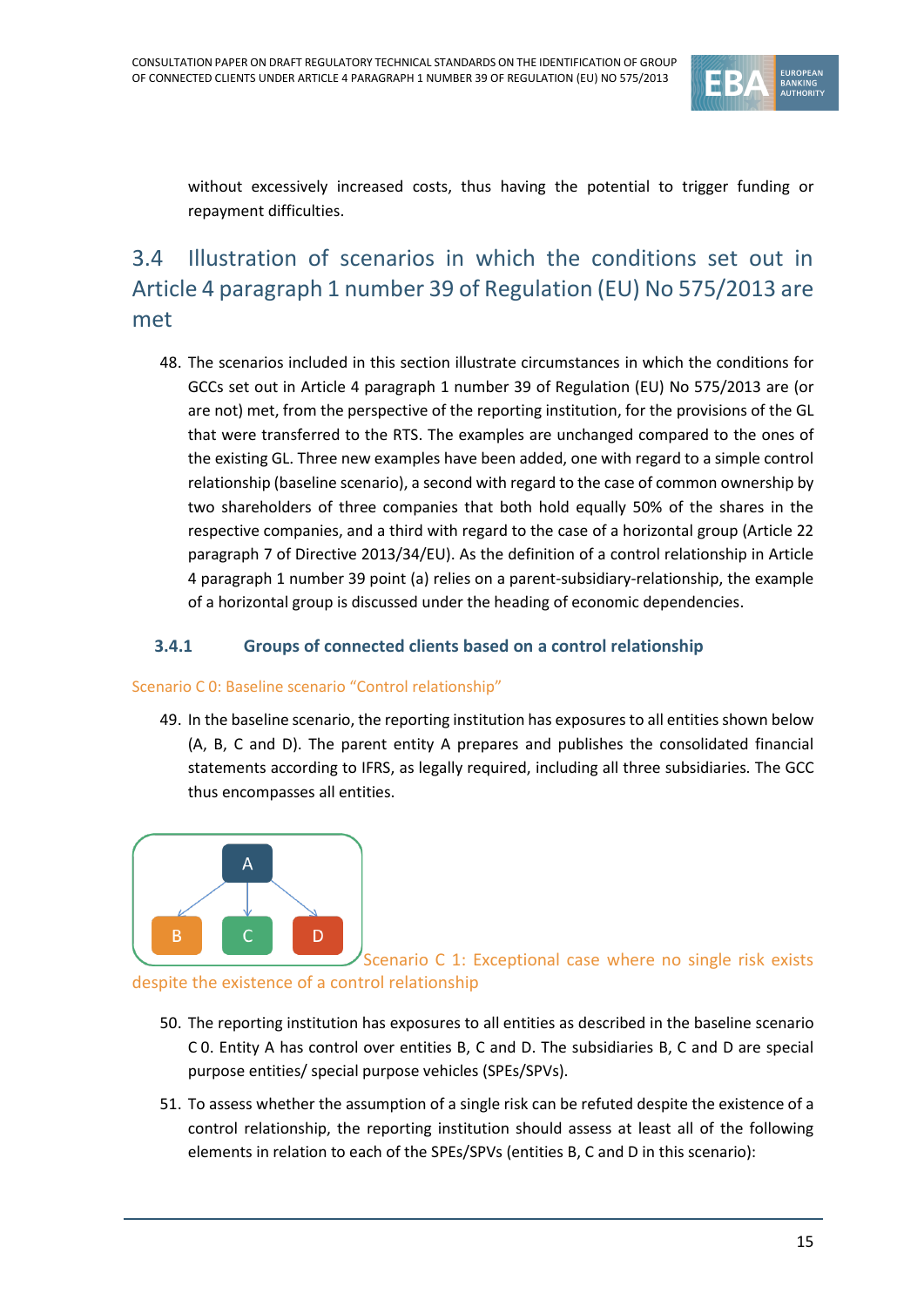

- i) The absence of economic interdependence or any other factors that could be indicative of a material positive correlation between the credit quality of the parent undertaking A and the credit quality of the SPE/SPV (B, C or D). Among other factors, the absence of a potential reliance on parent undertaking A for funding sources and circumstances of deconsolidation of the SPE/SPV under the applicable accounting rules have to be assessed as potential signs of economic independency.
- ii) The specific nature of the SPE/SPV, especially its bankruptcy remoteness (based on Article 300 paragraph 1 of Regulation (EU) No 575/2013) – in the sense that effective arrangements exist that ensure that the assets of the SPE/SPV will not be available to the creditors of parent undertaking A in the event of its insolvency – and whether the debt securities issued by the SPE/SPV normally reference assets that are third parties' liabilities.
- iii) The structural enhancement in a securitisation, and the de-linkage of the obligations of the SPE/SPV from those of parent undertaking A, such as the existence of provisions, in the transactions' documentation, ensuring servicing and operational continuity.
- iv) The compliance with the provisions under Article 248 of Regulation (EU) No 575/2013 regarding arm's length conditions.
- 52. Having assessed all of these elements, the reporting institution could conclude that, for example, subsidiaries B and C do not constitute a single risk with parent undertaking A. As a result, the reporting institution would need to consider a GCC composed only of clients A and D. The institution should document these assessments and its findings in a conclusive way.



#### **3.4.2 Establishing interconnectedness based on economic dependency**

#### <span id="page-15-0"></span>Scenario E 1: Baseline scenario "Economic dependency"

53. The reporting institution has exposures to all entities shown below (A, B, C and D). B, C and D rely economically on A. Hence, the underlying risk factor for the institution is in all cases A. The institution has to form one comprehensive group of connected clients, not three individual ones. It is irrelevant that there is no dependency among B, C and D.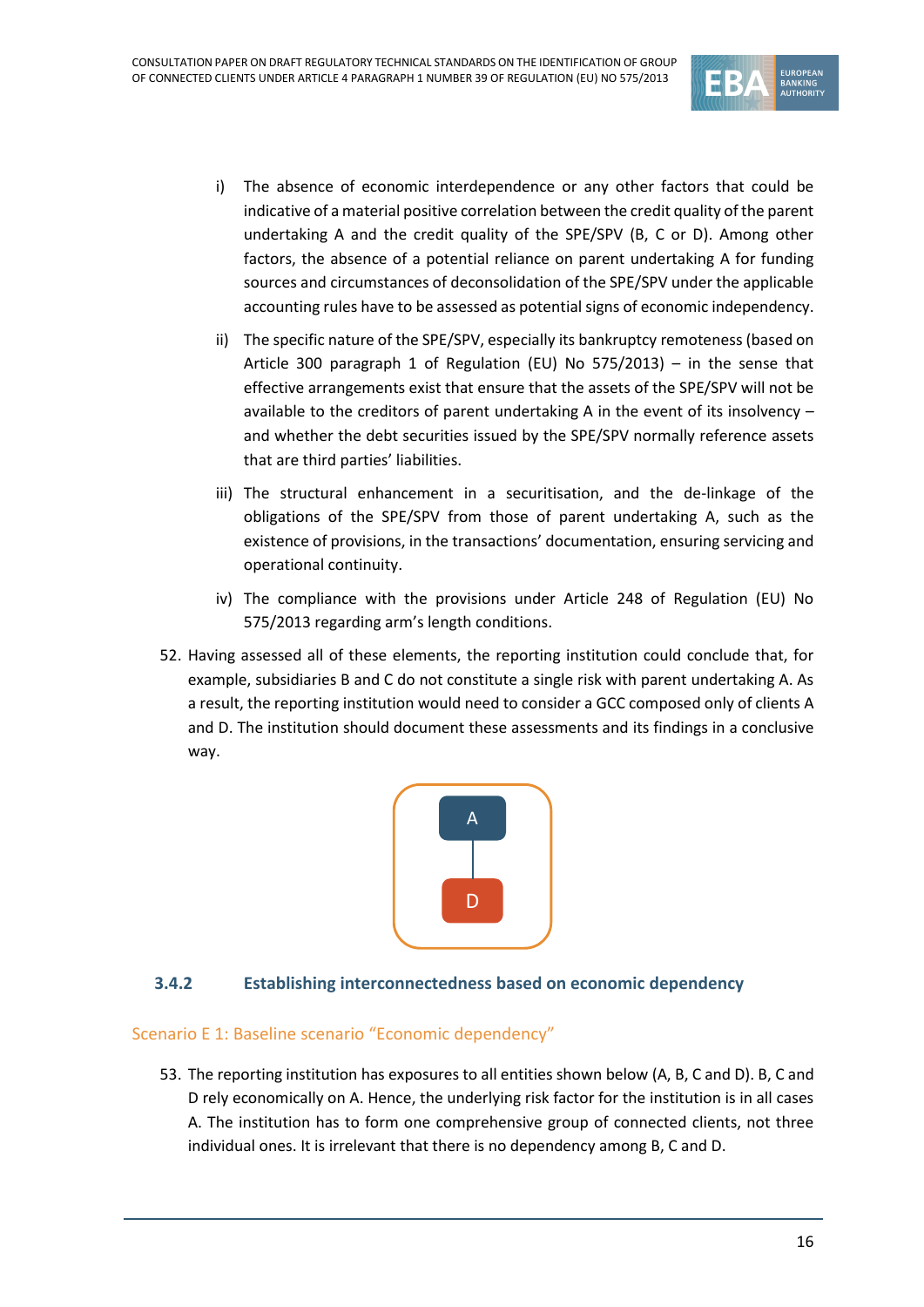



#### <span id="page-16-0"></span>Scenario E 2: Variation on baseline scenario (no direct exposure to source of risk)

54. There is a grouping requirement even if the reporting institution does not have a direct exposure to A but is aware of the economic dependency of each client (B, C and D) on A. Potential payment difficulties of A would be contagious to B, C and D, i.e. they would all experience payment difficulties, if A gets into financial trouble. Therefore, they need to be treated as a single risk.



55. As in scenario E 1, it does not matter that there is no dependency among B, C and D. A causes the grouping requirement, although it is not a client of the reporting institution.

#### <span id="page-16-1"></span>Scenario E 3: Overlapping groups of connected clients

56. If an entity is economically dependent on two (or more) other entities, it has to be included in the GCCs of both (all such) entities. Note that the payment difficulties of one of the other entities (A or B) might be sufficient to result in C being in difficulty. Also, given that neither A nor B are economically dependent on C, any difficulties of A will not be passed on to B and vice-versa, C has to be included in the GCCs of both (all such) entities:



Grouping requirements: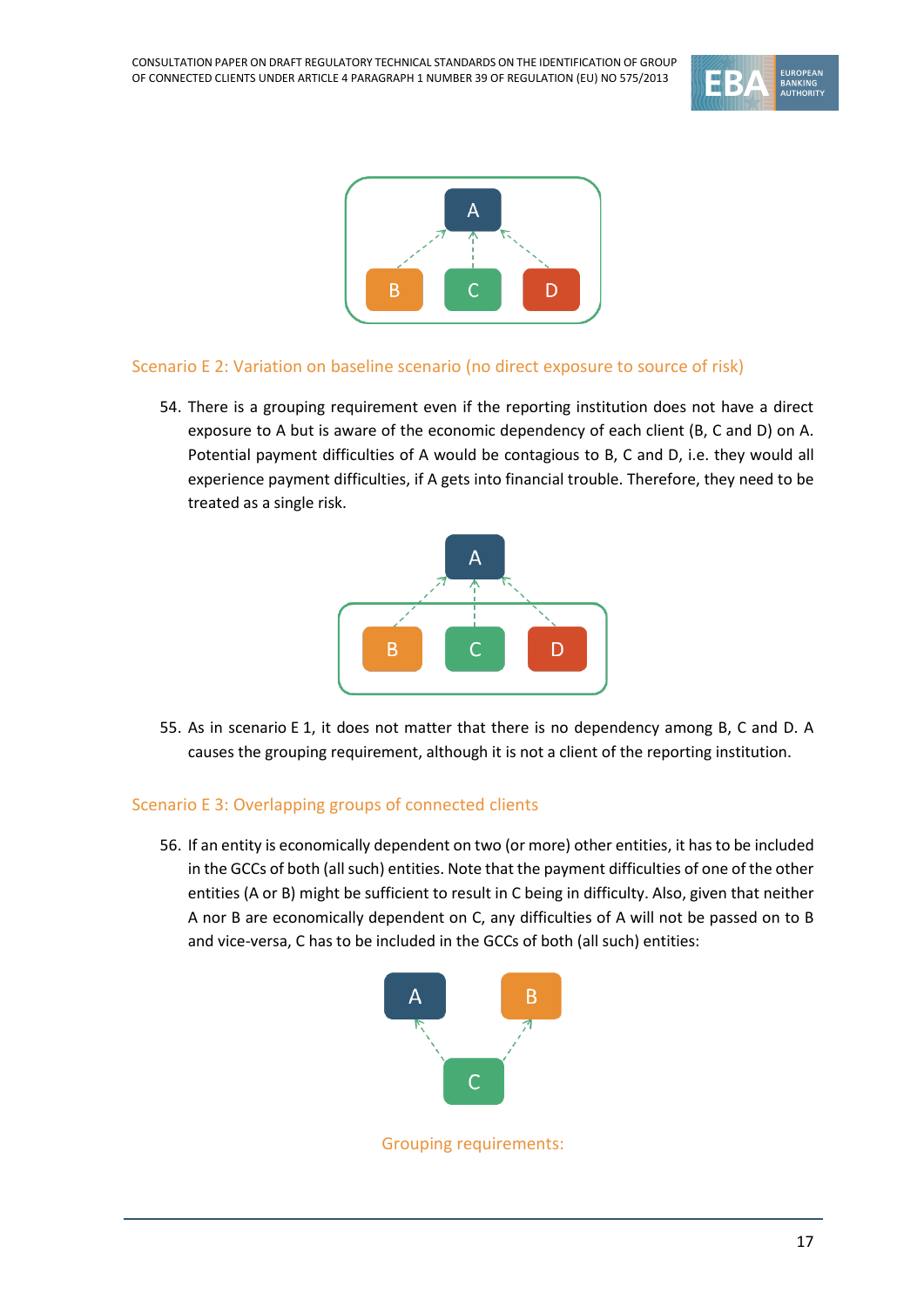



57. The argument that the exposure to C will be counted twice is not relevant under the large exposure regime, because the exposure to C is considered a single risk in two separate groups. The large exposure limit applies separately (i.e. the limit applies once to exposures to group A/C and once to exposures to group B/C). As there is no dependency between A and B, no comprehensive group  $(A + B + C)$  needs to be formed in this example.

#### <span id="page-17-0"></span>Scenario E 4: Chain of dependency

58. In the case of a "chain of dependency", all entities that are economically dependent (even if the dependency is only one way) need to be treated as one single risk. It would not be appropriate to form three individual groups  $(A + B, B + C, C + D)$ .



#### <span id="page-17-1"></span>Scenario E 5: Reporting institution as source of funding (no grouping requirement)

59. In the following scenario, the reporting institution is the sole provider of funds for three customers. It is not an "external funding source" that connects the three clients and it is a funding source that can be replaced in a timely manner without excessively increased costs. Thus, no GCC needs to be formed.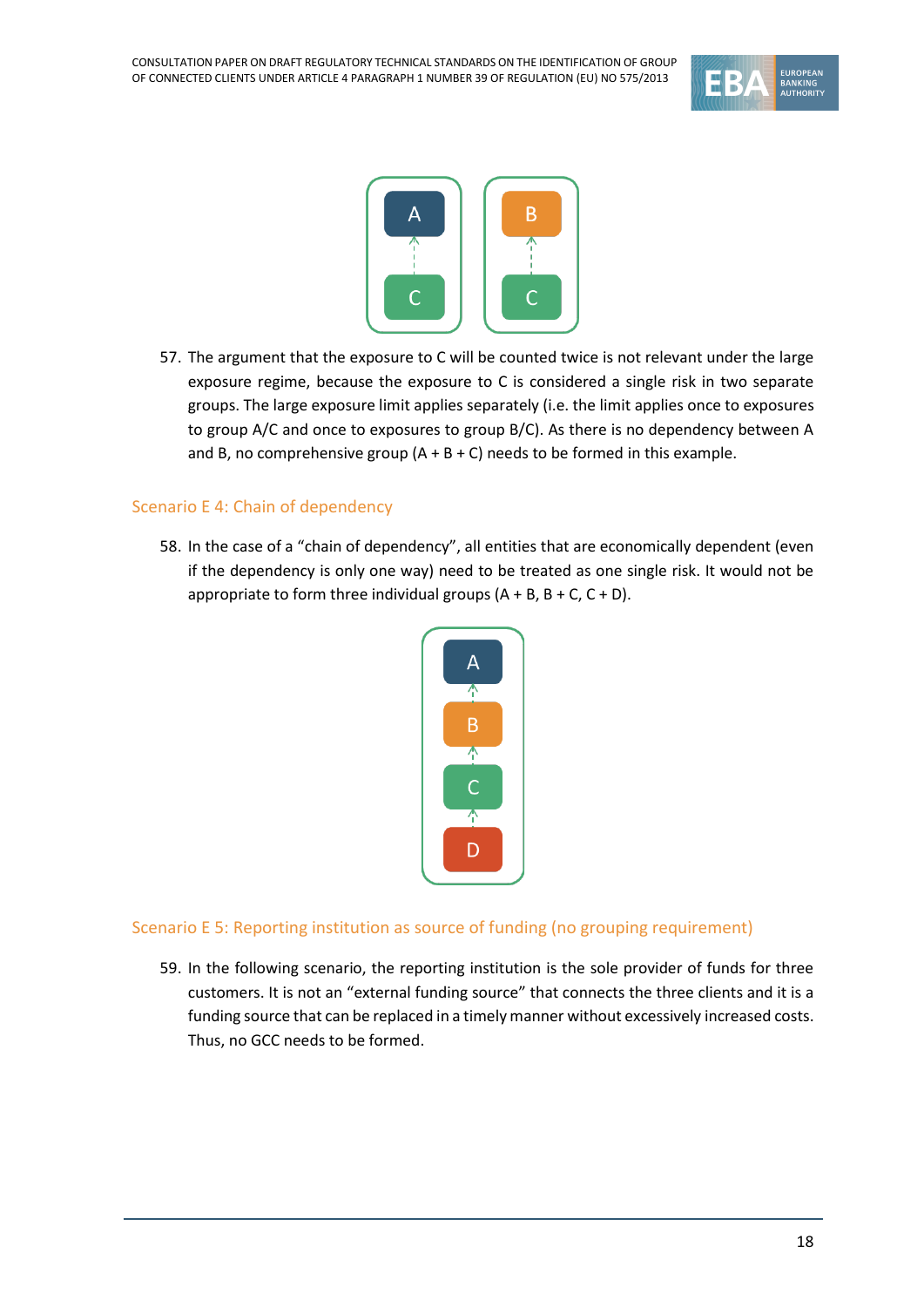<span id="page-18-0"></span>



#### of funding (grouping requirement)

60. In the following scenario, the reporting institution is the liquidity provider of three SPVs or conduits (similar structures):



61. In such a case, the reporting institution itself can constitute the source of risk (the underlying risk factor) as recognised in recital 54 to Regulation (EU) No 575/2013 leading to a concerted action of investors:



62. In the scenario above, it does not make a difference whether the liquidity lines are directly to the SPV or to the underlying assets within the SPV; what matters is the fact that liquidity lines are likely to be drawn on simultaneously. Diversification and quality of the assets are also not considered in this scenario, nor is the reliance on investors in the same sector (e.g. investors in the ABCP market), as the single risk is created by the use of similar structures and the reliance on commitments from one source (i.e., the reporting institution as the originator and sponsor of the SPVs).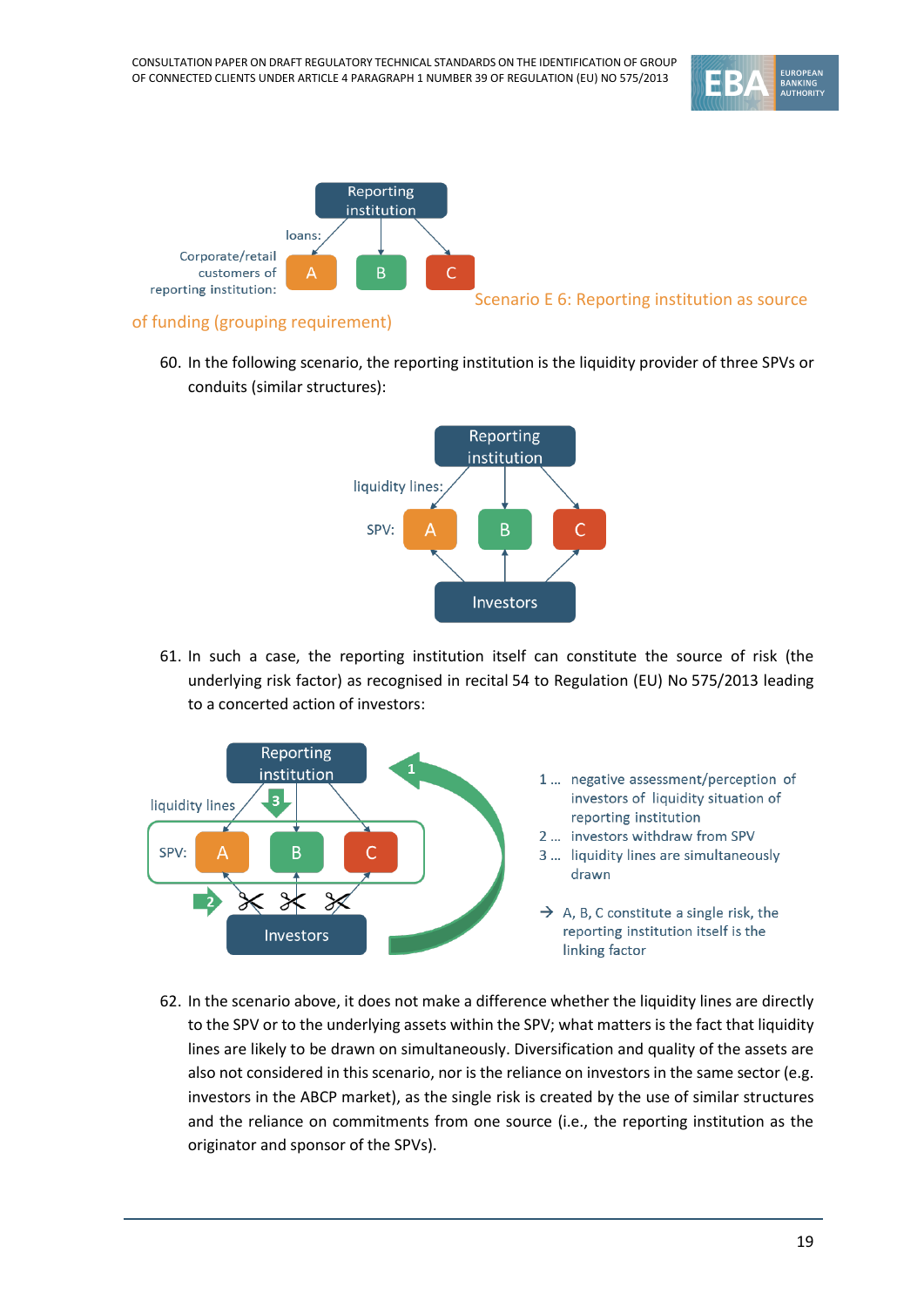

#### <span id="page-19-0"></span>Scenario E 7: Case of common ownership by two shareholders of three companies that both hold equally 50% of the shares in the respective companies

63. In the following scenario, the reporting institution has exposures to three entities (A, B and C) and to their two shareholders (P1 and P2), who own the same amount of shares (i.e., 50/50) of each of the entities.



64. In such a situation, institutions should first assess if one of the two shareholders can exercise a significant influence on the entities concerned. If this is the case (for example P1), a single group comprising of the shareholder that exercises a dominant influence and the entities concerned needs to be formed (in this case,  $P1 + A + B + C$ ). This would be a case of a control group and the only grouping requirement provided there are no other connections leading to a single risk (e.g. adequate ring-fencing for P2).<sup>9</sup>



65. Secondly, the reporting institution needs to assess any economic dependencies between the persons concerned. If it cannot be ruled out that there is an economic dependency between P1 and P2, as pictured in the chart, in this case with financial difficulties that could spread from P2 to P1, a single comprehensive group  $(A + B + C + P1 + P2)$  needs to be formed (with no separate control or economic dependency groups), as also foreseen in Article 2(1)(j) of these draft RTS.



<sup>9</sup> Where a shareholder owns less than 50% but still holds a significant stake and has the ability to exercise a dominant influence, institutions need to assess the grouping requirements on the basis of a case-by-case analysis.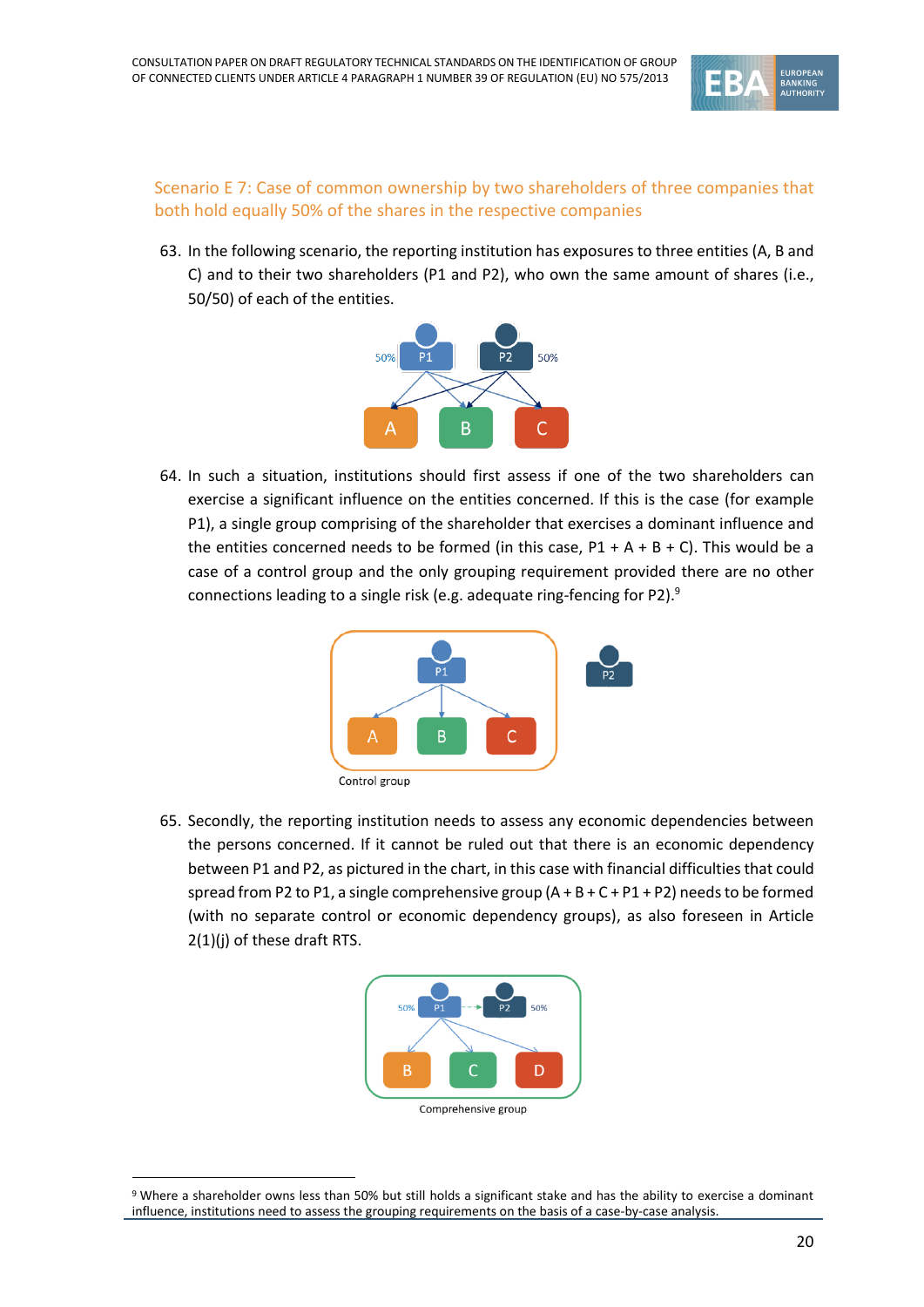

66. In contrast, if it can be demonstrated that P1 and P2 are adequately ring-fenced and/or independent, after forming the control group, the reporting institution has still to assess whether other economic dependencies could prevail, e.g. whether financial difficulties of the other shareholder (P2) could spread to A, B and C. If this is the case, an economic dependency group comprising of the shareholder that could trigger funding or repayment difficulties and the entities concerned needs to be formed (in this case,  $P2 + A + B + C$ ) in addition to the control group of P1. There may be also other cases of economic dependencies that would require other grouping solutions.



#### <span id="page-20-0"></span>Scenario E 8: Case of horizontal group by means of economic dependencies according to paragraph 7 of Article 22 of Directive 2013/34/EU

67. In the following scenario, the reporting institution has exposures to three entities (A, B and C), which are managed on a unified basis in accordance with paragraph 7 of Article 22 of Directive 2013/34/EU. In such a case a single group comprising of the entities concerned needs to be formed (in this case,  $A + B + C$ ).



#### **3.4.3 Relation between interconnectedness through control and interconnectedness through economic dependency**

#### <span id="page-20-1"></span>Scenario C/E 1: Combined occurrence of control and economic dependency (one-way dependency)

68. In the following scenario, the reporting institution has exposures to all entities shown in the diagram below. A controls  $A_1$  and  $A_2$ , B controls  $B_1$ . Furthermore,  $B_1$  is economically dependent on  $A_2$  (one-way dependency):

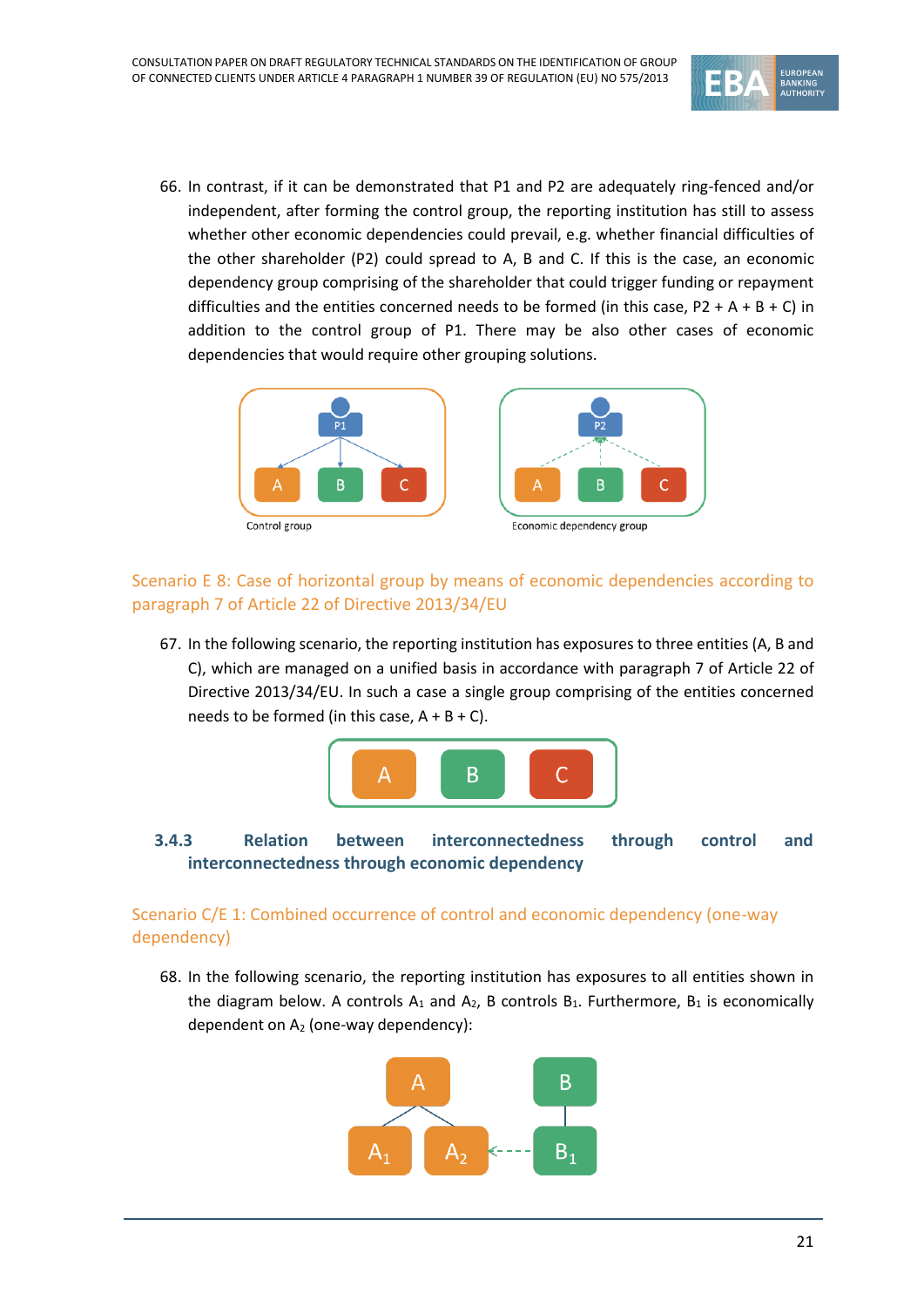

69. In this scenario, the reporting institution should come to the conclusion that  $B_1$  is in any case to be included in the group of connected clients of A (the group thus consisting of A,  $A_1$ ,  $A_2$  and  $B_1$ ) as well as of B (the group thus consisting of B and  $B_1$ ):



70. In case of financial problems of A,  $A_2$  and ultimately  $B_1$  will also experience financial difficulties on account of their legal  $(A_2)$  and economic  $(B_1)$  dependency respectively. The forming of three different groups  $(A + A_1 + A_2, A_2 + B_1, B + B_1)$  would not be sufficient to capture the risk stemming from A, because  $B_1$ , although dependent on  $A_2$  and thus on A itself, would be carved out of the single risk of group A.

#### <span id="page-21-0"></span>Scenario C/E 2: Combined occurrence of control and economic dependency (two-way dependency)

71. In this scenario, the economic dependency of  $A_2$  and  $B_1$  is not only one way but mutual:



72.  $A_2$  would need to be included additionally in group B, and B<sub>1</sub> would need to be included additionally in group A:



#### <span id="page-21-1"></span>Scenario C/E 3: Downstream contagion

73. In a variation on scenario C/E 1 above,  $B_1$  also controls two entities ( $B_2$  and  $B_3$ ). In this case, the financial difficulties of A will pass through  $A_2$  and  $B_1$  down to the two subsidiaries of  $B_1$ ("downstream contagion").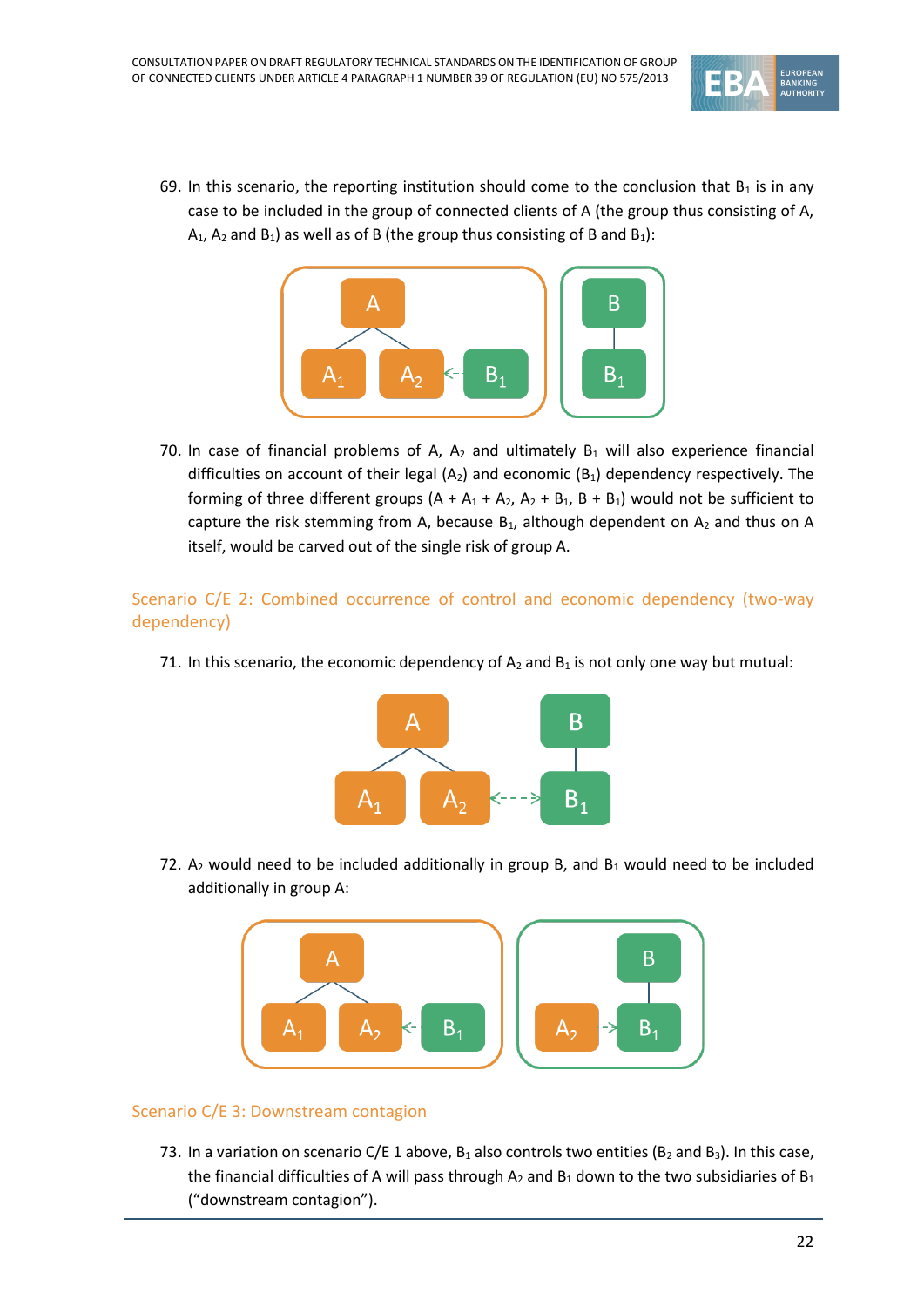



74. In this scenario, the grouping requirement shall be as illustrated below:



#### <span id="page-22-0"></span>Scenario C/E 4: Upstream contagion

75. The control relationship between B and  $B_1$  does not automatically lead to including B in the group of connected clients of A, as financial problems for A might not necessarily result in financial difficulties for B. However, the controlling entity B needs to be included in the group of A, if  $B_1$  forms such an important part of group B that B is economically dependent on B<sub>1</sub>. In this case, the financial difficulties of A will proceed not only downwards but also upwards to B, causing payment difficulties for B (i.e., all entities now form a single risk).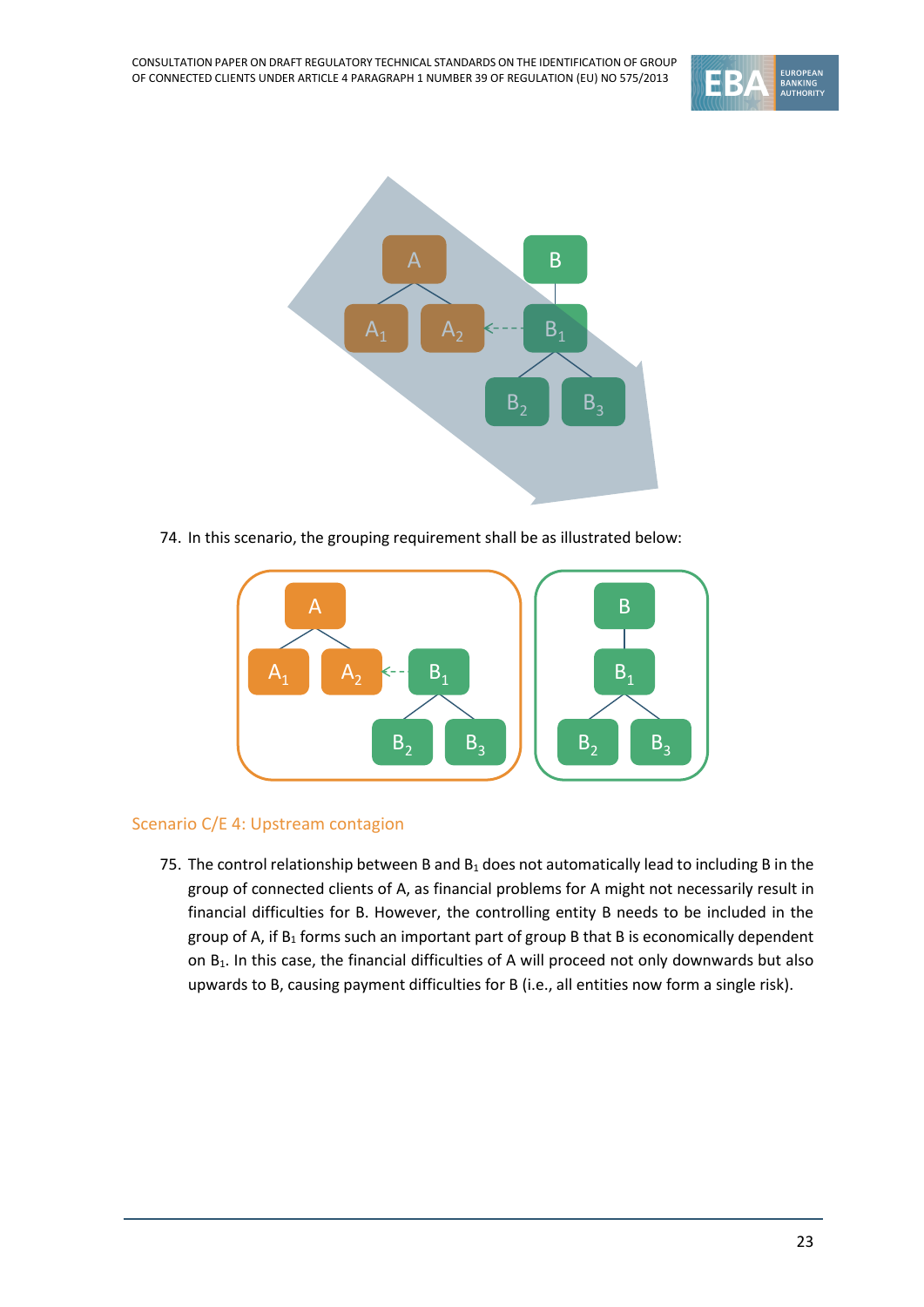



76. In this scenario, the grouping requirement shall be as illustrated below:



#### **Questions for consultation:**

- **Question 1.** Could you please indicate, if the approach of sections 4, 6 and 7 of the existing EBA guidelines, now transposed in the Articles of the draft RTS, remains sound and is implementable with no major challenge or unduly high costs. Please elaborate.
- **Question 2.** Have you identified any additional aspect(s) that would require clarification? In this vein, would you see the need for further illustrative examples (and if yes, on which precise situation or specific case)? Please elaborate.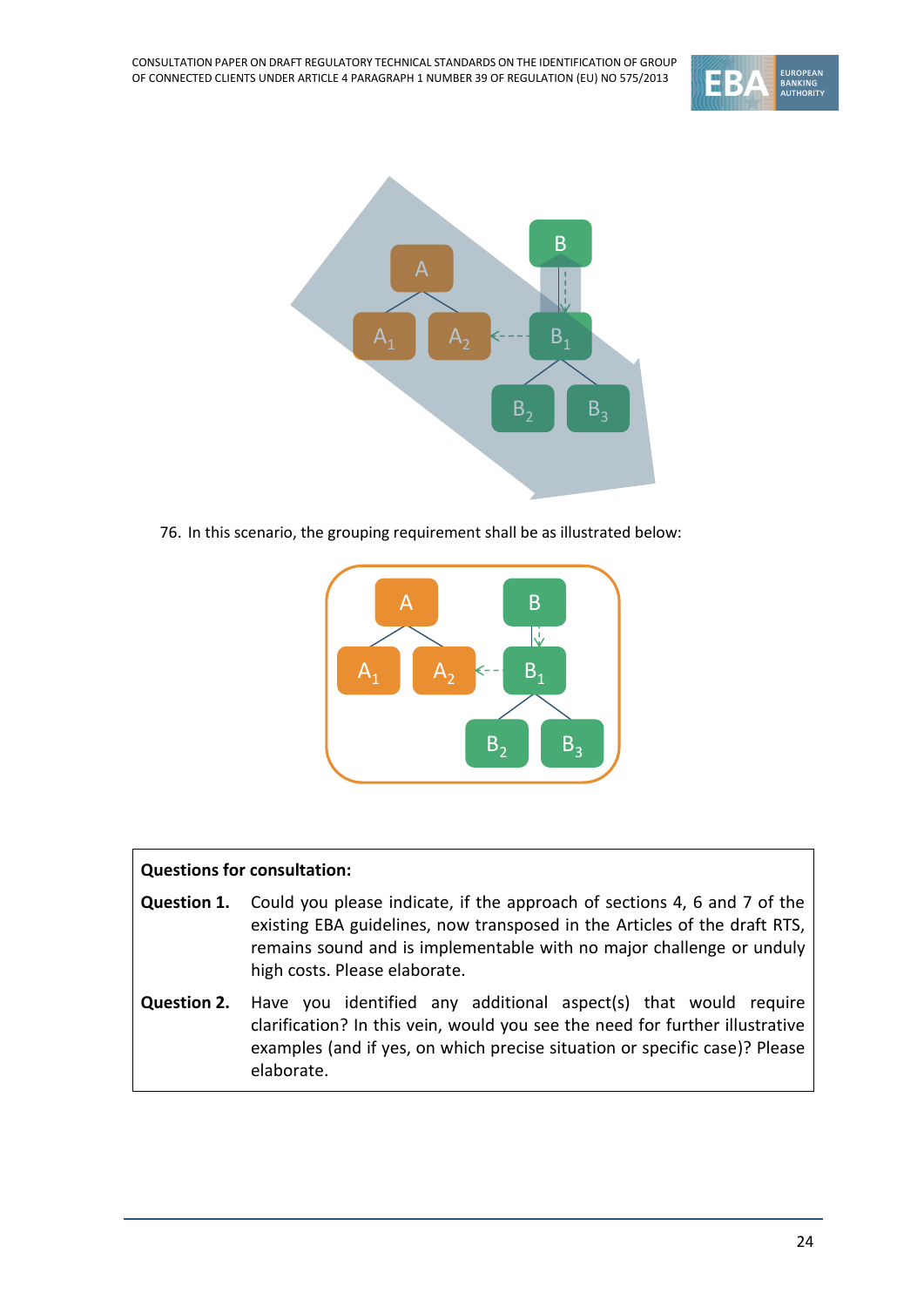

# <span id="page-24-0"></span>4. Draft regulatory technical standards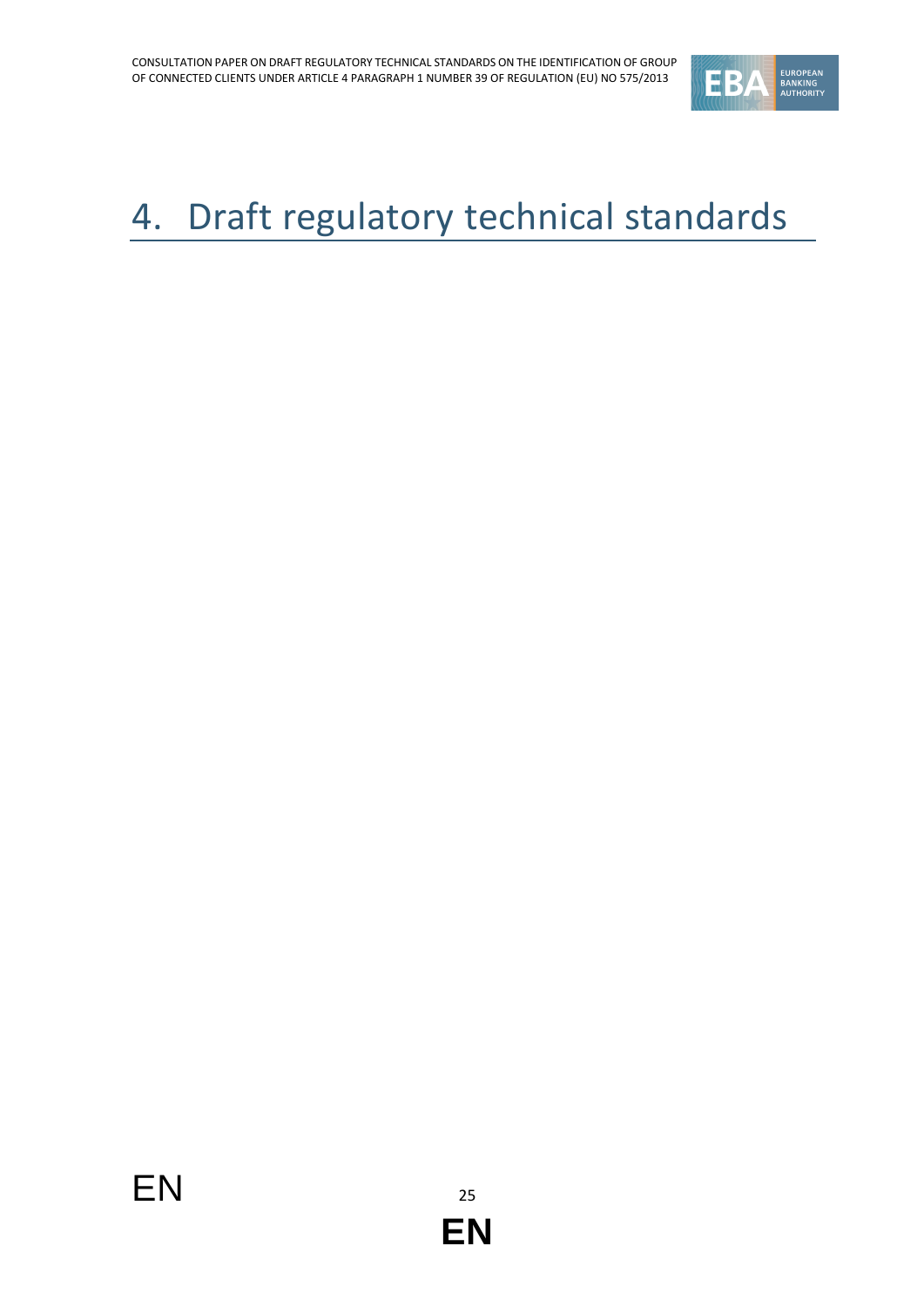

#### **COMMISSION DELEGATED REGULATION (EU) …/…**

#### **of XXX**

**supplementing Regulation (EU) No 575/2013 of the European Parliament and of the Council with regard to regulatory technical standards for specifying in which circumstances the conditions set out in Article 4 paragraph 1 point (39) of Regulation (EU) No 575/2013 are met**

THE EUROPEAN COMMISSION,

Having regard to the Treaty on the Functioning of the European Union,

Having regard to Regulation (EU) No 575/2013 of the European Parliament and of the Council of 26 June 2013 on prudential requirements for credit institutions and investment firms and amending Regulation (EU) No 648/2012,<sup>10</sup> and in particular Article 4 paragraph 4 thereof,

Whereas:

- (1) Under the large exposures framework quantitative limits are established to limit the maximum loss an institution can incur from the failure of a client or a group of connected clients. When a number of natural or legal persons are connected with specific relationships and dependencies in a way that a failure of one of the connected persons could lead to cascading failures of the rest they need to be treated as a single risk. This Regulation specifies in which circumstances the conditions set out in Article 4, paragraph 1, point (39) of Regulation (EU) No 575/2013 are met.
- (2) Identifying 'groups of connected clients' as per Regulation (EU) No 575/2013 should lead to identify natural or legal persons so closely linked by idiosyncratic risk factors that it is prudent to treat them as a single risk. When it is unclear under which specific category of connections under this Regulation the interconnection between different persons should be classified, a general principle of prudence should prevail leading to the assumption of the existence of a single risk and, accordingly, the circumstances listed under Articles 1 and 2 of this Regulation should be understood as non-exhaustive lists. This does not include cases where natural and/or legal persons are only linked through their dependance to common geographical or sectoral external factors.
- (3) To clarify the circumstances under which the condition of control is met for the purposes of identifying the existence of a single risk, it should be set out in this Regulation that, when two or more legal persons are part of the same financial consolidated statement, the condition of control should be deemed as met, even in the absence of exposures towards the natural or legal person that controls the group.

<sup>10</sup> OJ L 176 27.6.2013, p. 1.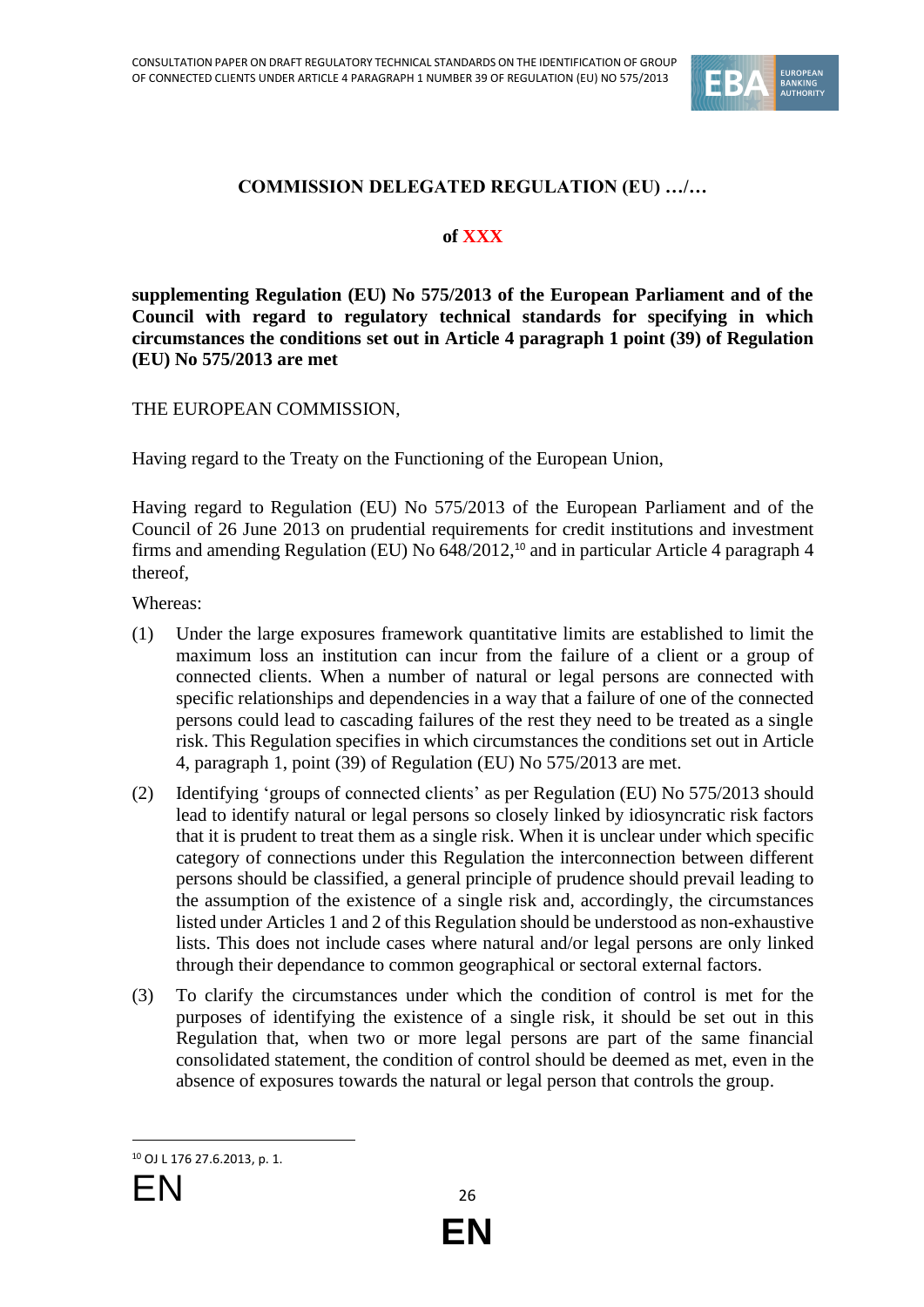

- (4) There is a need to lay down in this Regulation the circumstances, in which a single risk among one or more natural or legal persons on the basis of control exists even when consolidated financial statements are not being prepared, either because natural persons are involved, or because the legal persons are established in a third country or the legal regime applicable to these persons does not require financial consolidation. In particular, when the natural or legal person holds the majority of voting rights, or has the ability to appoint or remove the majority of the management body or exercises a dominant influence over another person, the conditions of control should be deemed as met.
- (5) In addition, this Regulation should also specify further circumstances in which two or more natural or legal persons may constitute a single risk because one of them, directly or indirectly, has control over the other or others. In particular, where the natural or legal person decides on the strategy or on important transactions of another person, or has the right or ability to coordinate the management of a person with that of other persons, these circumstances could be seen as having a dominant influence and thus meeting the conditions for a single risk on the basis of control.
- (6) This Regulation should specify those circumstances that at least should be considered when assessing economic dependency for the purpose of determining a single risk. This should not prevent institutions and competent authorities to consider further circumstances, not specifically foreseen by this Regulation. To that end, this Regulation sets out a non-exhaustive list of such circumstances. Economic dependency requires that the relationship with a natural or legal person has the potential to trigger funding or repayment difficulties and cannot be replaced in a timely manner without excessively increased costs – i.e., costs or reduced revenues that could trigger repayment difficulties.
- (7) Furthermore, this Regulation lays down the circumstances in which the conditions of control and economic dependency coexist. For this purpose, when two or more natural or legal persons constitute a single risk on the basis of control and one or more of them are so closely interlinked and interdependent with another natural or legal person or persons that they are economically dependent, all these persons constitute an overall single risk. When assessing the coexistence of control and economic dependency, institutions should consider each case separately, considering the possible connections based on individual circumstances. Where persons that are part of different control groups are also interconnected via economic dependency, all of these persons need to be grouped into one overall group of connected clients (encompassing the control group, any economically dependent person or persons and any person or persons being controlled by the latter).
- (8) This Regulation takes the possibility into account that exceptional circumstances prevail that preclude the existence of a single risk. To that end, an institution should be in a position to present adequate evidence, despite conditions of this Regulation being met among two or more natural or legal persons, that these persons need not be treated as a group of connected clients.
- (9) This Regulation is based on the draft regulatory technical standards submitted to the Commission by the European Banking Authority and builds upon the consistent

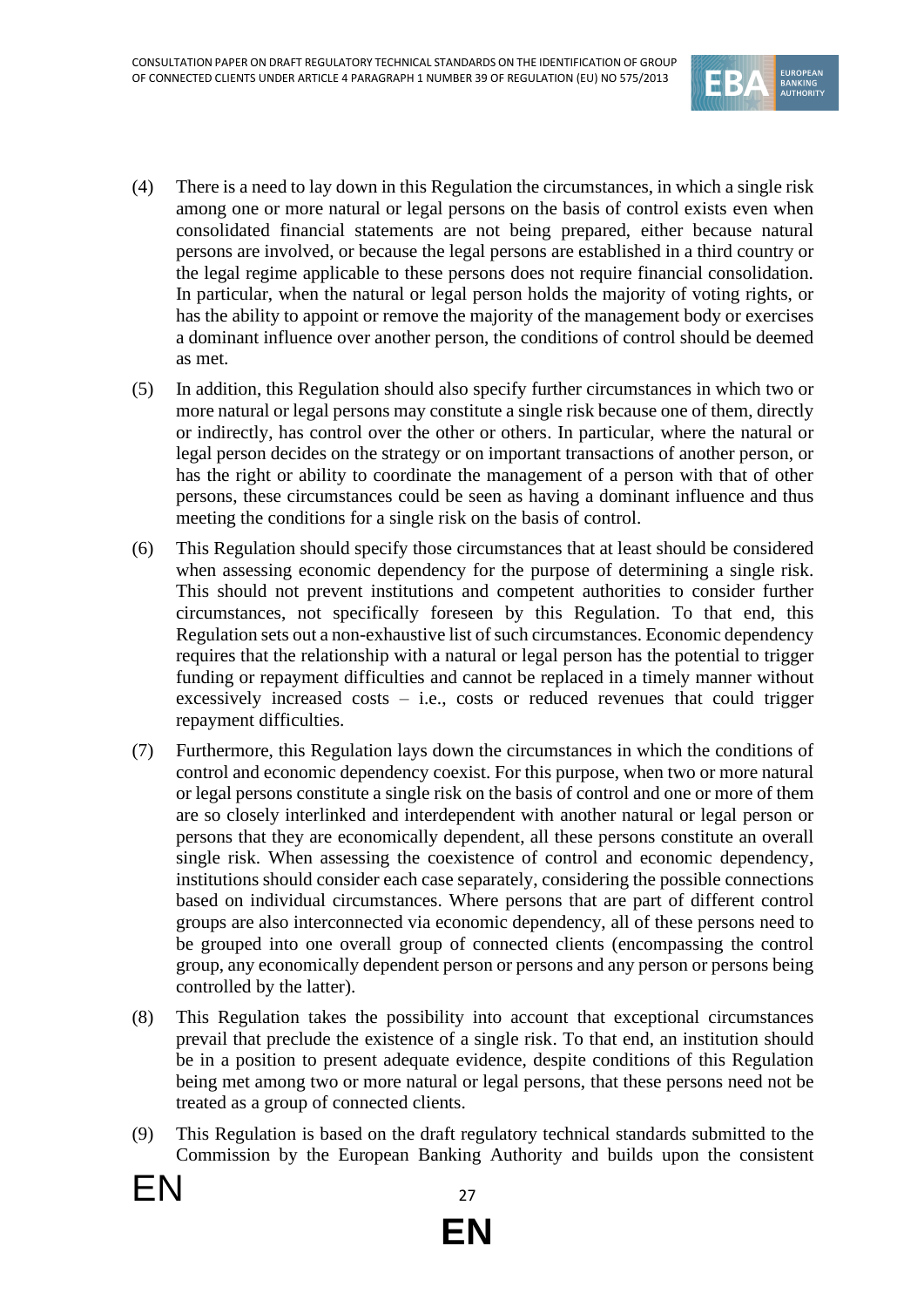

approaches already developed in the EBA Guidelines 2017/15 of 14 November 2017 as regards the implementation of Article 4(1)(39) of Regulation (EU) No 575/2013. Together with the guidance for the alternative approach for exposures to central governments and for the control and management procedures for identifying clients that constitute a single risk included in these Guidelines, it provides the complete framework for the identification of groups of connected clients.

- (10) The European Banking Authority has conducted open public consultations on the draft regulatory technical standards on which this Regulation is based, analysed the potential related costs and benefits and requested the advice of the Banking Stakeholder Group established in accordance with Article 37 of Regulation (EU) No 1093/2010 of the European Parliament and of the Council,<sup>11</sup>
- HAS ADOPTED THIS REGULATION:

#### *Article 1*

#### *Control relationship*

- 1. Two or more natural or legal persons shall constitute a single risk because one of them, directly or indirectly, has control over the other or others, and one of them is required to prepare consolidated financial statements including the other or others in accordance with paragraphs 1 and 2 of Article 22 of Directive 2013/34/EU or the International Financial Reporting Standard (IFRS) 10, as laid down in the national law of the respective Member State.
- 2. When paragraph 1 does not apply, two or more natural or legal persons shall constitute a single risk because one of them, directly or indirectly, has control over the other or others, in the following circumstances:
	- (a) the natural or legal person holds the majority of the voting rights in another person or persons;
	- (b) the natural or legal person has the right or the ability to appoint or remove the majority of the members of the administrative, management or supervisory body of another person or persons;
	- (c) the natural or legal person is in a position to exercise dominant influence over another person or persons pursuant to a law or contract, or provisions in memoranda or articles of association;
- 3. When paragraphs 1 or 2 do not apply, two or more natural or legal persons may be deemed to constitute a single risk because one of them, directly or indirectly, has control over the other or others, in any of, but not limited to, the following circumstances:



<sup>11</sup> Regulation (EU) No 1093/2010 of the European Parliament and of the Council of 24 November 2010 establishing a European Supervisory Authority (European Banking Authority), amending Decision No 716/2009/EC and repealing Commission Decision 2009/78/EC (OJ L 331, 15.12.2020, p. 12).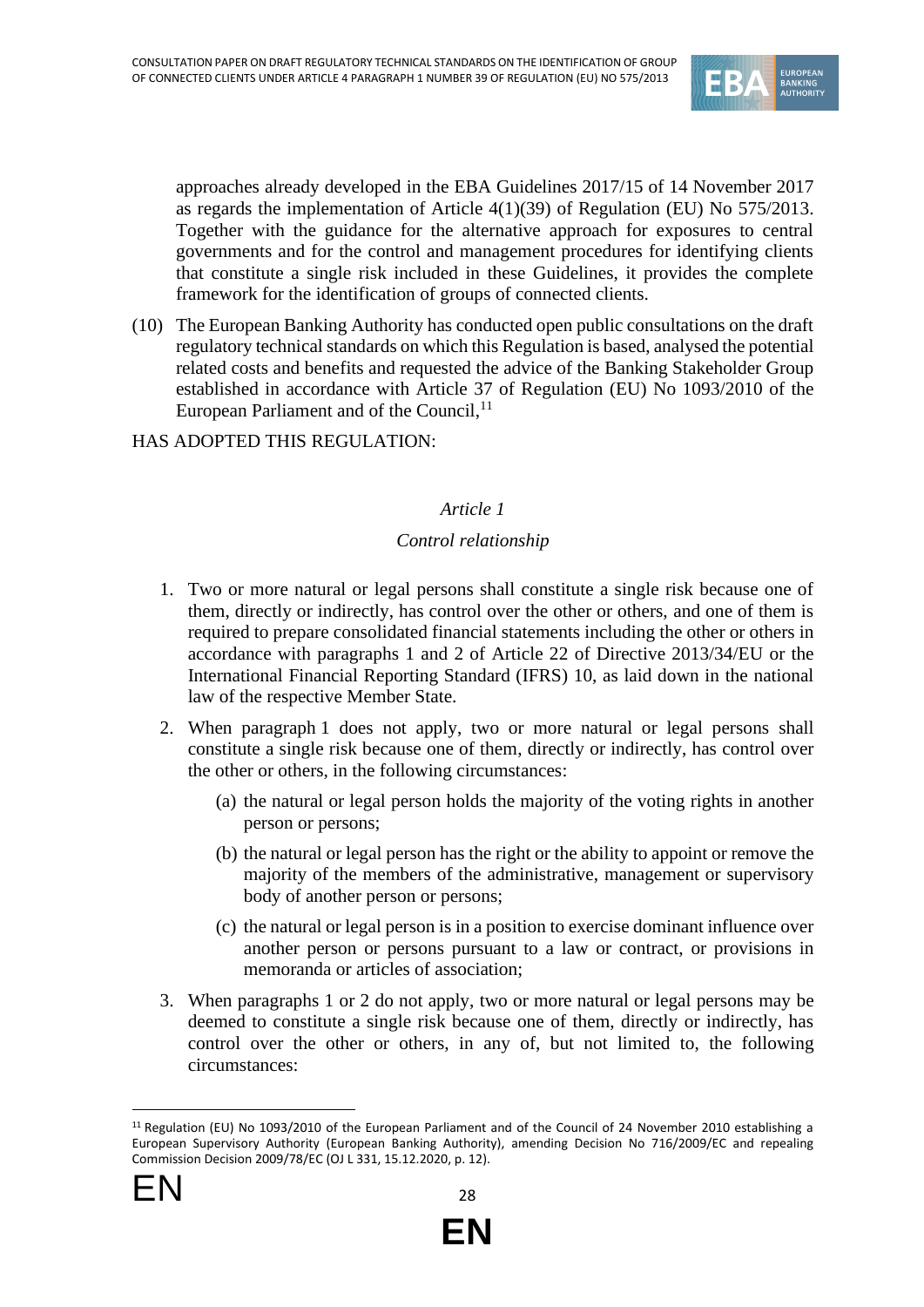

- (a) the natural or legal person decides on the strategy or directs the activities of another person or persons;
- (b) the natural or legal person decides on important transactions, such as the transfer of profits or losses of another person or persons;
- (c) the natural or legal person has the right or ability to coordinate the management of one or more natural or legal persons.
- 4. Paragraph 1 shall apply also where no consolidated financial statements are prepared due to exemptions or derogations set out in the Directive 2013/34/EU or the IFRS, as laid down in the national law of the respective Member State.
- 5. In exceptional cases, where an institution is able to demonstrate that no single risk prevails despite the circumstances of paragraphs 1, 2 or 4 of this Article being met with regard to two or more natural or legal persons, these persons need not be treated as a group of connected clients.

#### **Explanatory box**

Article 1 of these draft RTS sets out the circumstances where a single risk is deemed existing because of control, as in Section 4 of the GL. This shall be the case where two or more natural and/or legal persons constitute a single risk because one of them is required to prepare consolidated financial statements in accordance with national GAAP or IFRS. Moreover, a GCC shall be formed even when the consolidated financial statements are not prepared due to exemptions or derogations. Furthermore, paragraphs 2 and 3 of Article 1 set out circumstances that lead or may lead to a control relationship in the case no (European) consolidation requirements prevail (e.g. central governments, natural persons, third country entities or in cases of dominant influence). This article fully incorporates Section 4 of the GL on GCC based on control, with no changes.

#### **Questions for consultation:**

- **Question 3.** After considering the circumstances set out in Article 1 that constitute a single risk by means of control, could you please indicate if the described circumstances are sufficiently clear? Please elaborate.
- **Question 4.** Is the additional **Scenario CO** related to the determination of a group of connected clients by means of control, listed in Section 3.4.1 (Groups of connected clients based on a control relationship), sufficiently clear? Would you see need for further illustrative examples of a control relationship?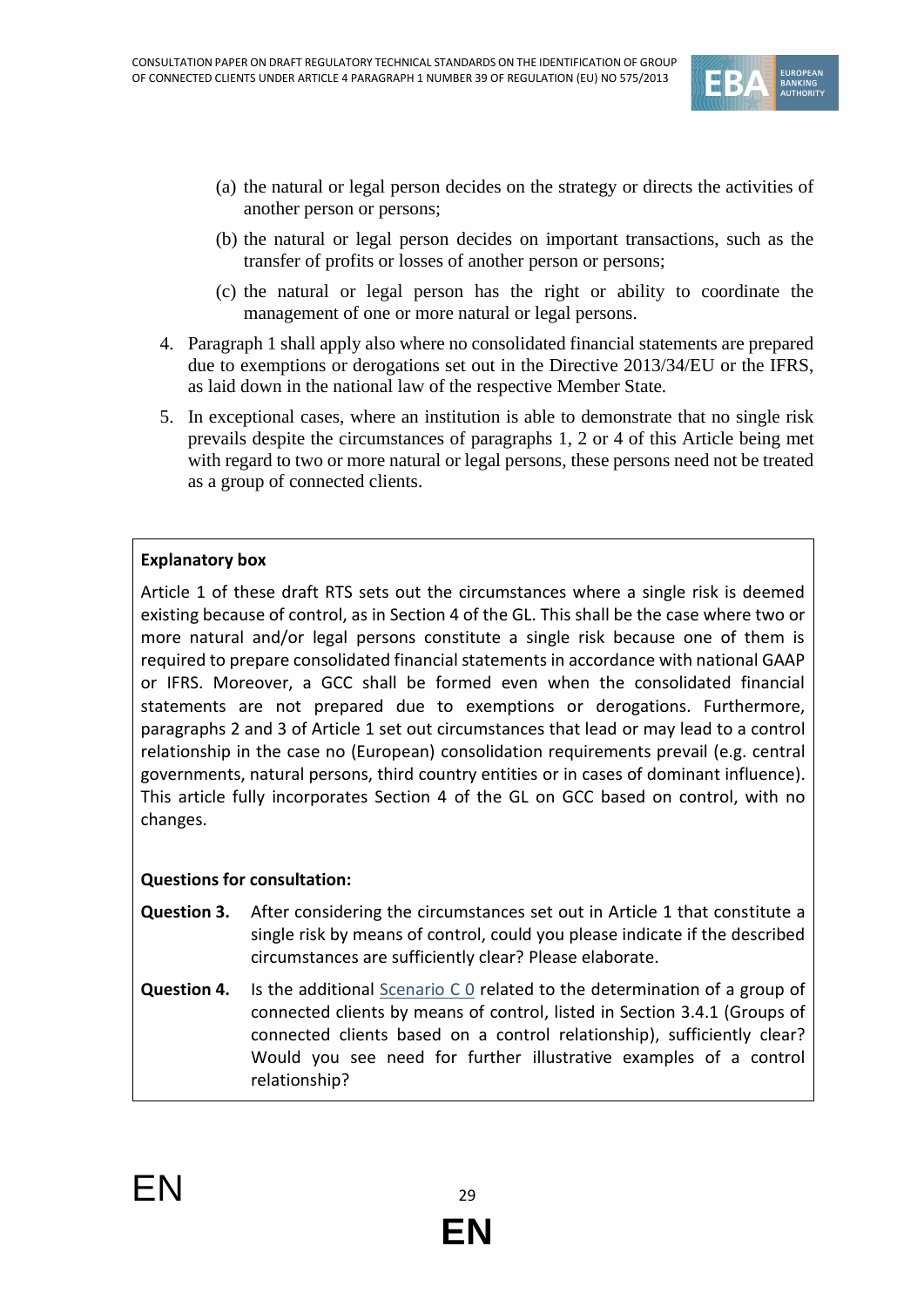

#### *Article 2*

#### *Economic dependency*

- 1. Two or more natural or legal persons constitute a single risk because they are interconnected in a way that, where one of them were to experience financial problems, in particular funding or repayment difficulties, the other, or the others would also be likely to encounter financial problems, in at least the following circumstances:
	- (a) where the insolvency or default of a natural or legal person is likely to result in the insolvency or default of another natural or legal person or persons;
	- (b) where a natural or legal person has fully or partly guaranteed the exposure of another natural or legal person and the exposure is so significant for the guarantor that the guarantor is likely to experience financial problems if a claim occurs;
	- (c) where a significant part of a natural or legal person's gross receipts or gross expenditures is derived from transactions with another natural or legal person that cannot be replaced in a timely manner without excessively increased costs;
	- (d) where a significant part of the goods produced or services offered by a natural or legal person is sold or supplied to another natural or legal person and that relationship cannot be replaced in a timely manner without excessively increased costs;
	- (e) where a significant part of the receivables or liabilities of a natural or legal person is to another natural or legal person;
	- (f) where the expected source of funds to repay the loans of two or more natural or legal persons is the same and none of these persons has another independent source of income from which the loan may be serviced and fully repaid, and the expected source of funds cannot be replaced in a timely manner without excessively increased costs;
	- (g) where it is expected that the financial problems of one natural or legal person would cause difficulties for another natural or legal person to fully and timely repay its liabilities, because the persons are legally or contractually jointly liable to the institution;
	- (h) where two or more natural or legal persons rely on the same source for the majority of their funding and, in the event of insolvency or default of that source of funding, that source of funding cannot be replaced in a timely manner without excessively increased costs;
	- (i) where two or more natural or legal persons are managed on a unified basis according to point (a) of paragraph 7 of Article 22 of Directive 2013/34/EU;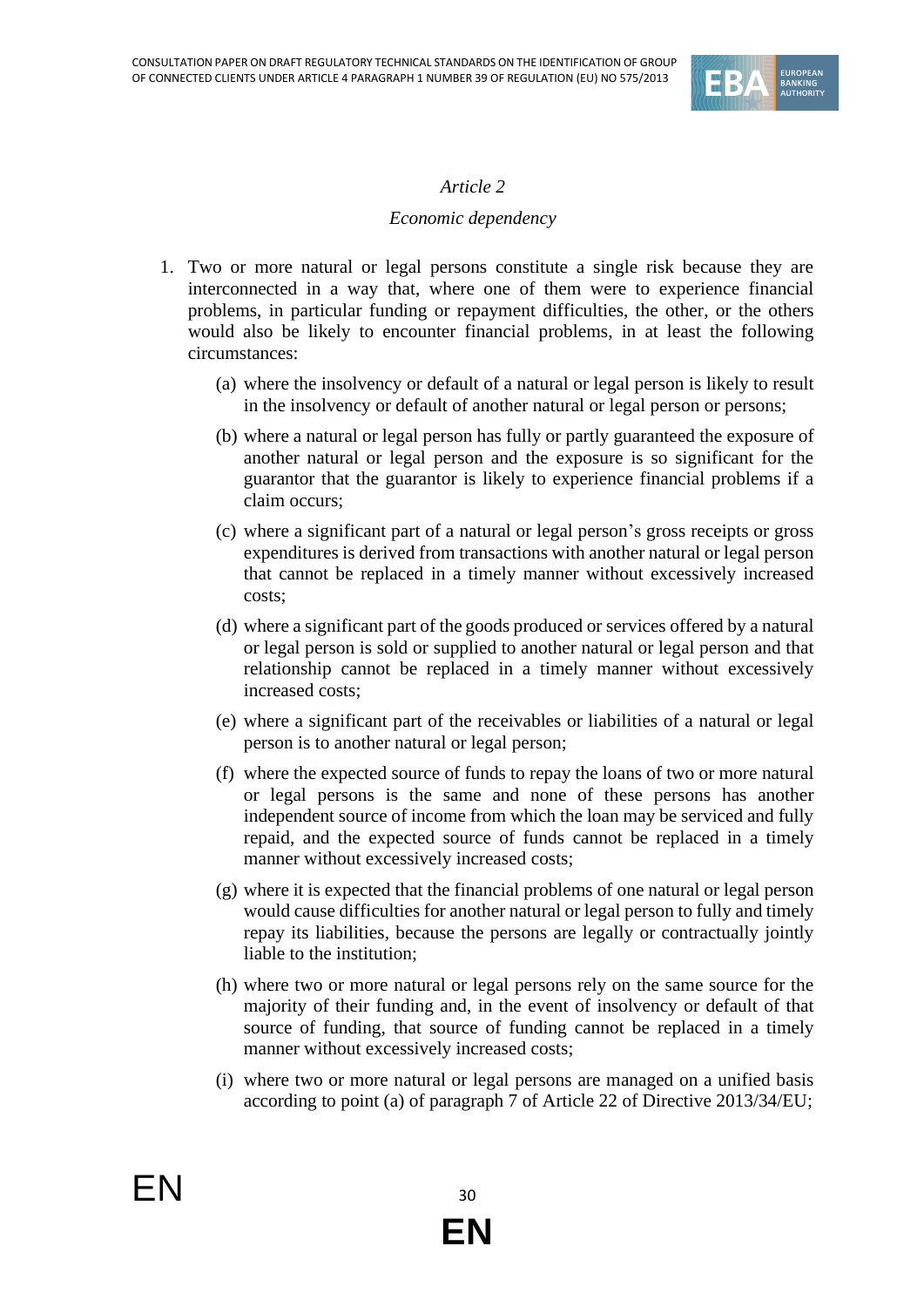

- (j) where the administrative management or supervisory bodies of two or more legal persons consist for a major part of the same persons, common owners, managers or shareholders.
- 2. In exceptional cases, where an institution is able to demonstrate that no single risk prevails despite one or more of the circumstances of this Article being met with regard to two or more natural or legal persons, these persons need not be treated as a group of connected clients.

#### **Explanatory box**

Article 2 specifies the circumstances where a GCC shall be formed because it is expected that the financial problems of one natural or legal person would cause difficulties for the other natural or legal person. It fully incorporates Section 6 of the GL and is also complemented by the requirements in LEX 10.16 (6) and (7).

#### **Questions for consultation:**

- **Question 5.** After considering the circumstances set out in Article 2 that constitute a single risk by means of economic dependency, could you please indicate if the described circumstances are sufficiently clear? Please elaborate.
- **Question 6.** In point (c) of Article 2(1), would you prefer following a quantitative approach by replacing the term "significant part" with a threshold of "50% or more" as envisaged in point 1 of LEX 10.16? What would be the advantages or disadvantages? Please elaborate.
- **Question 7.** What is your view on the wording *"that cannot be replaced in a timely manner without excessively increased costs"* compared to the wording used in the GL *"that cannot be easily replaced"*? What do you think about this change, is it more comprehensible? Please elaborate.
- **Question 8.** Is the additional [Scenario E 8](#page-20-0) related to the determination of a group of connected clients by means of economic dependencies, listed in Section 3.4.2 (Establishing interconnectedness based on economic dependency), sufficiently clear? Would you see need for further illustrative examples of an economic dependency relationship? Please elaborate.

#### *Article 3*

#### *Combined existence of control relationships and economic dependencies*

1. Without prejudice to Article 1 paragraph 5 and Article 2 paragraph 2, three or more natural or legal persons shall constitute a single risk, when two or more of these

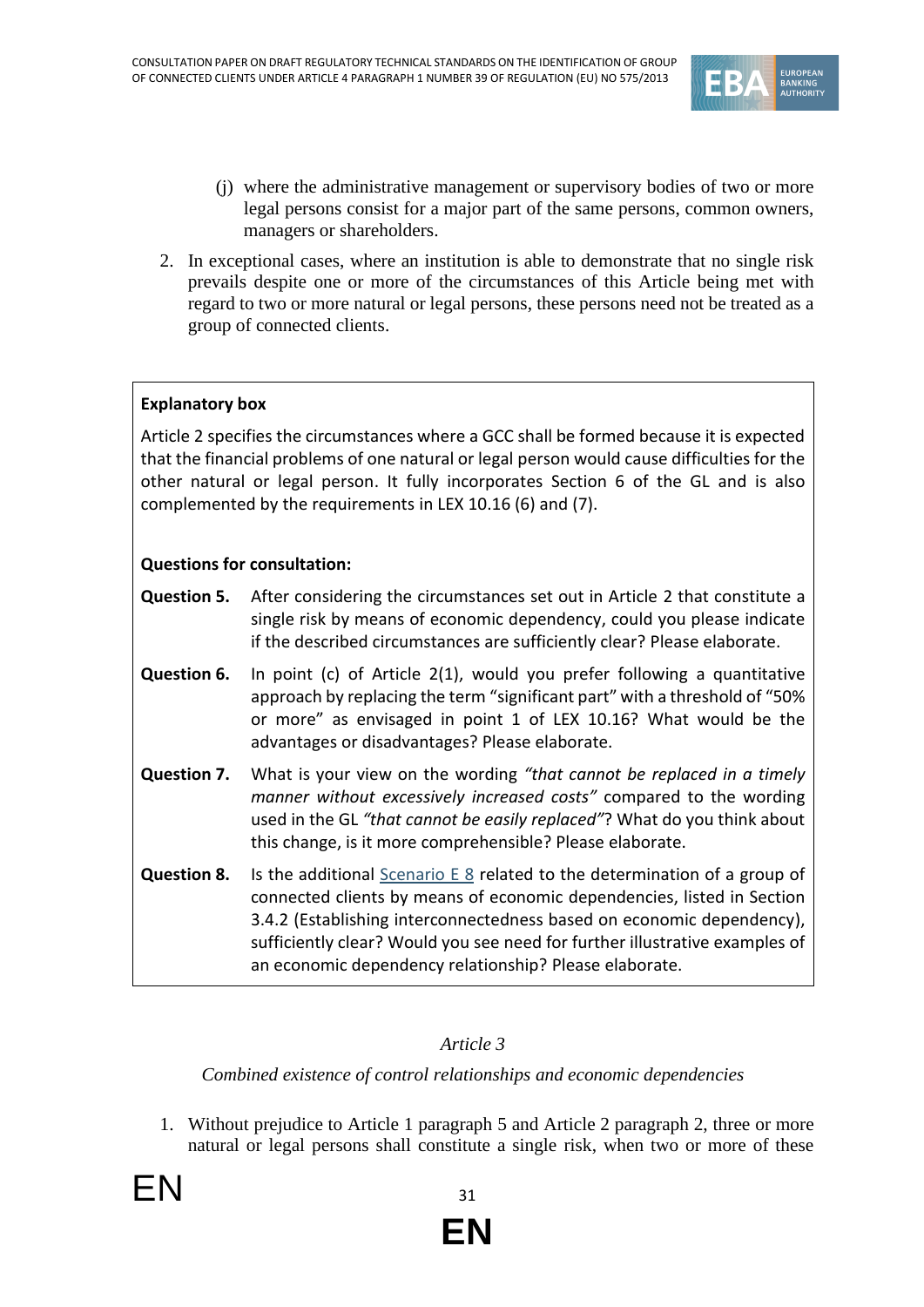

persons constitute a single risk by means of control in accordance with Article 1 (control group) and one or more natural or legal persons are connected to one or more of the persons being part of the control group by means of economic dependency in accordance with Article 2.

- 2. Where the person that is connected by means of economic dependency as referred to in paragraph 1 is part of another group of connected clients, all persons, either being controlled by that economically dependent person or being themselves economically dependent on that person, shall also constitute a single risk with the persons of the control group as referred to in paragraph 1.
- 3. In exceptional cases, where an institution is able to demonstrate that no single risk prevails despite the circumstances of this Article being met with regard to three or more natural or legal persons, these persons need not be treated as a group of connected clients.

#### **Explanatory box:**

Article 3 specifies the circumstances where a GCC shall be formed because persons are interconnected through control and economic dependencies. It fully incorporates Section 7 of the GL.

#### **Questions for consultation:**

- **Question 9.** After considering the circumstances set out in Article 3 that constitute a single risk by means of the combined existence of control and economic dependencies, could you please indicate if the described circumstances are sufficiently clear? Please elaborate.
- **Question 10.** Is the additional [Scenario E 7](#page-19-0) related to the determination of a group of connected clients by means of the combined existence of control and economic dependencies, listed in Section 3.4.3 (Relation between interconnectedness through control and interconnectedness through economic dependency), sufficiently clear? Please elaborate.

#### *Article 4*

#### *Entry into force*

This Regulation shall enter into force on the twentieth day following that of its publication in the *Official Journal of the European Union.*

This Regulation shall be binding in its entirety and directly applicable in all Member States.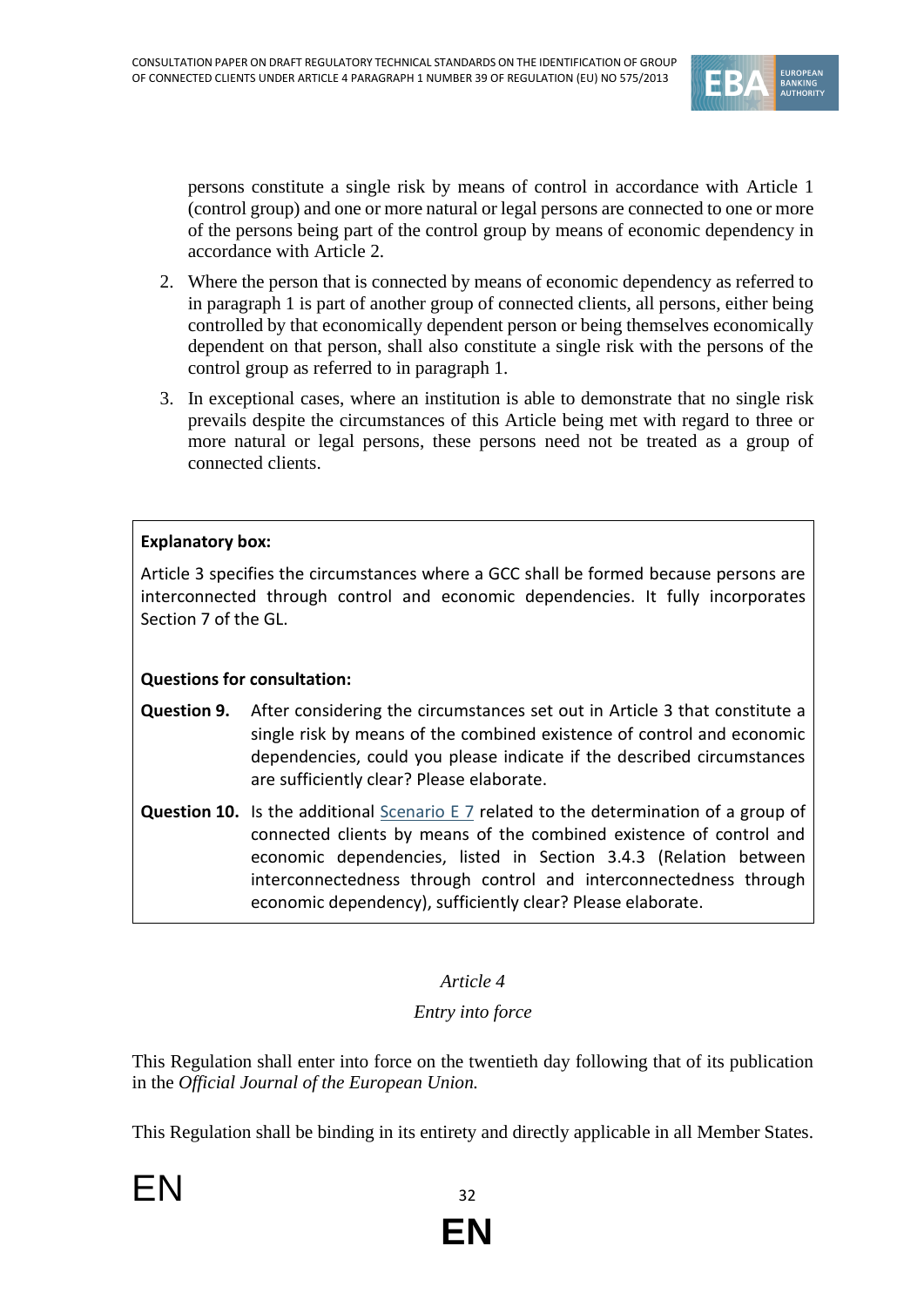

Done at Brussels,

*For the Commission The President*

*[For the Commission On behalf of the President [Position]*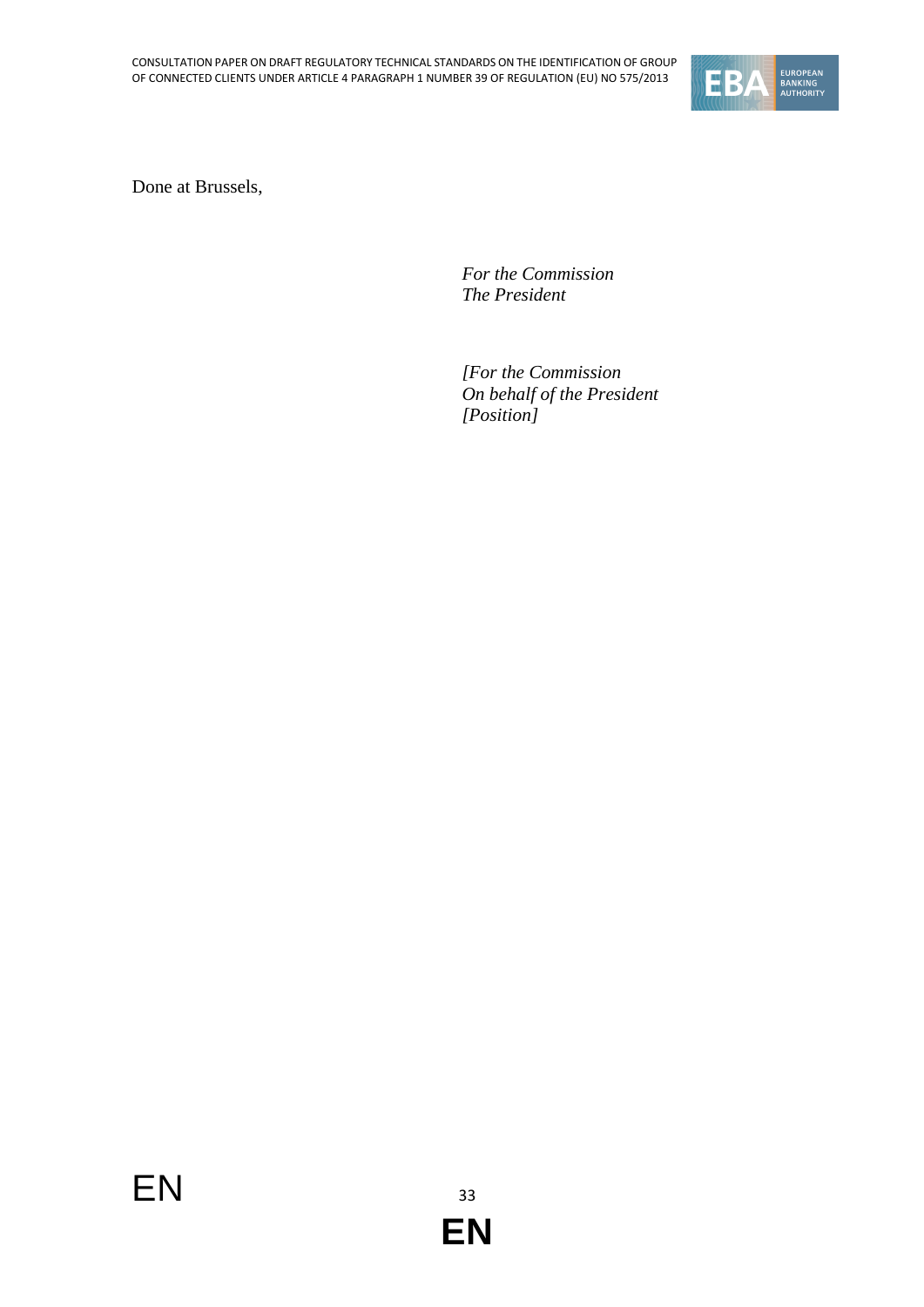

# <span id="page-33-0"></span>5. Accompanying documents

### <span id="page-33-1"></span>5.1 Draft cost-benefit analysis / impact assessment

- 1. These draft RTS revise and partially replace the EBA GL [\(EBA/GL/2017/15\)](https://www.eba.europa.eu/sites/default/documents/files/documents/10180/2025808/a77be1e9-7564-47d2-a9d1-b7da98220352/Final%20Guidelines%20on%20connected%20clients%20%28EBA-GL-2017-15%29.pdf?retry=1) on the identification of GCCs under Article 4 paragraph 1 number 39 of amended Regulation (EU) No 575/2013. These GL have been applicable to competent authorities and financial institutions since 1 January 2019. The draft RTS take into account the experience gained by institutions as well as competent authorities through the application of the GL.
- 2. To develop these draft RTS, the EBA conducted a stock-take amongst NCAs and industry representatives to gather information on past experiences, practical challenges and possible issues regarding the identification of GCC based on the GL. Overall, both the NCAs and the industry representatives perceive that the GL are clear enough to allow their implementation in form of RTS.
- 3. The present analysis provides the reader with an overview of the findings as regards problem identification, possible options to address them and their potential impacts. Given the nature and the scope of the RTS, and pursuant to the principle of proportionality, this analysis is highlevel and qualitative in nature. Only a qualitative analysis is provided with regard to the potential impact of the options; a quantitative analysis is presented with the aim to provide information on the materiality of the phenomena discussed.
- 4. The qualitative analysis presents the advantages and disadvantages of different options. Moreover, the quantitative analysis relies on information available through the Supervisory Reporting Templates (i.e., COREP). This way, it was not necessary to collect information from NCAs or directly from the institutions.<sup>12</sup>

#### A. Problem identification and baseline scenario

- 5. The Large Exposures framework acts as a backstop to limit: i) institution's losses; and ii), the impact that the default of a substantial exposure could have on the stability of an institution and the banking sector in the Union. With the aim to mitigate contagion effects due to persons so interconnected that the financial difficulties of one of them could translate in funding or payment problems for the others, the Large Exposures limits apply not only to single clients, but also to groups of connected clients, which need to be formed in case of a control or economic dependency relationships or when both grouping requirements prevail.
- 6. According to Article 4 paragraph 1 number 39 of Regulation (EU) No 575/2013, two or more natural or legal persons constitute a single risk because of connections between them based

<sup>&</sup>lt;sup>12</sup> Making ad hoc data collections is a costly and time-consuming process. For this reason, it is preferable, whenever it is possible to exploit data that are readily available from statistical agencies and databases.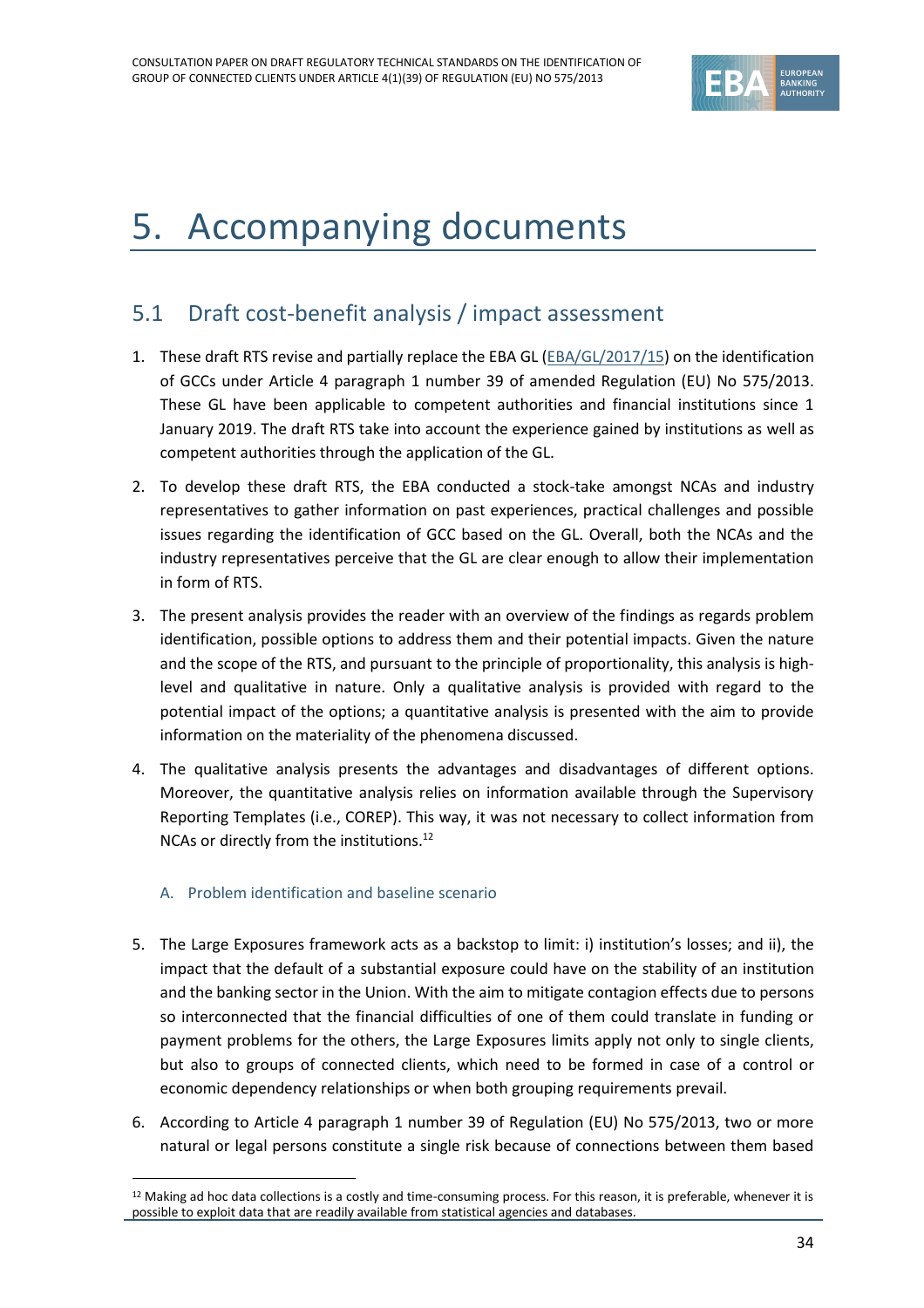

on a control or an economic dependency relationship. Institutions are required to identify such connections when assessing their clients for the application of the Large Exposures framework. However, this definition needs to be complemented with the draft RTS that defines the circumstances in which two or more natural or legal persons shall constitute a single risk.

#### B. Policy objectives

- 7. The concept of a GCC is relevant not only for the application of the Large Exposures regime but also to other areas of that Regulation, namely the categorisation of clients in the retail exposure class for the purposes of credit risk (Articles 123 first subparagraph point (c) and 147 paragraph 5 point (a)(ii)), the development and application of rating systems (Article 172 paragraph 1 point (d)), the criteria for STS securitisations qualifying for differentiated capital treatment (Article 243), the specification of items requiring stable funding for reporting purposes (Article 428 paragraph 1 point  $(g)(ii)$  and the SME supporting factor (Article 501 paragraph 1). Moreover, the concept of GCCs is also referred to in the area of liquidity reporting.
- 8. To ensure a prudent and harmonized application by institutions in the Union of all requirements of the Prudential Regulation referring to GCCs, an "operational" definition of the circumstances where a GCC shall be formed appears necessary.

#### Qualitative Analysis

9. These RTS have been preceded by the publication of GL, which allowed to leverage on the experiences accumulated by institutions so far. On the basis of the stock-take conducted by the EBA, it emerged that both the NCAs and the industry representatives perceive the GL as sufficiently clear to allow their implementation by RTS. No significant changes of the procedures related to the mapping and management of GCCs are expected as a consequence.

#### Quantitative Analysis

- 10. According to Article 394 of Regulation (EU) No 575/2013, institutions are required to report on a quarterly basis detailed information about their large exposures.
- 11. Figure 1 shows the share of clients reported as GCCs, and the relative share of total exposures stemming from them. This figure is based on data from over 200 banks reporting at the highest level of consolidation. Until end-2018, the relative importance of GCCs was constant as % of total reported clients and as % of total exposures. From 2019 (year of entering into force of the GL), an increasing trend can be observed for both ratios. This could be justified by the increased commitment by the institutions to identify interconnected clients.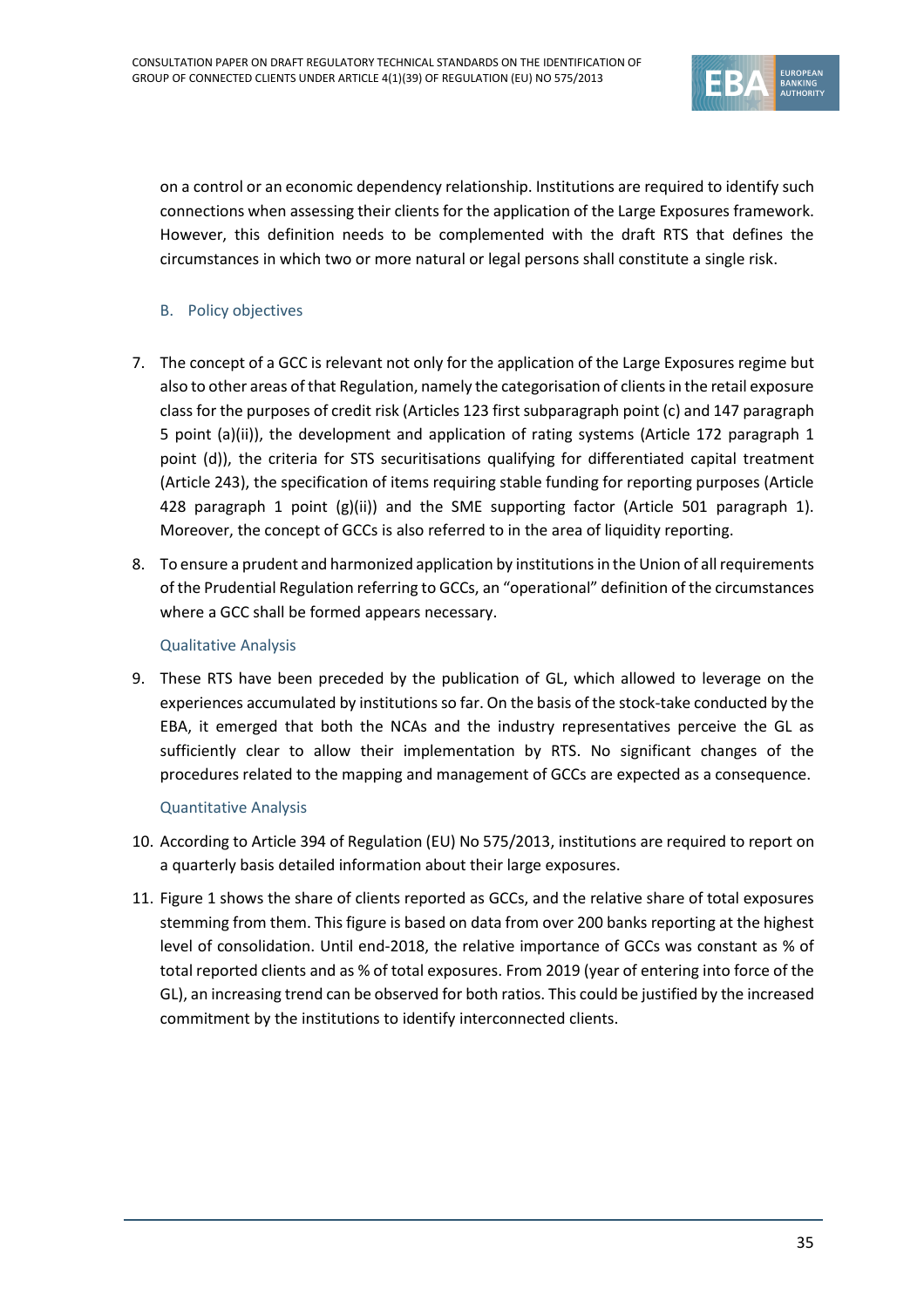



#### *Figure 1: Relative share of reported clients with economic connections and relative total exposures associated with these clients.*

Source: COREP C.28 and C.29.

#### Scope of application

- 12. The main options considered regarding the scope of application are the following:
	- (a) No action;
	- (b) Development and publication of a list of GCCs; and
	- (c) Development of RTS for the identification of the GCCs (complemented by GL).
- 13. As regard the first point i.e. the typical "zero" option; it should be taken into consideration whenever the costs of the proposed regulation is deemed higher than its benefits. In this specific case, the correct and homogeneous identification of GCCs appears as key element of the application of several provisions in Regulation (EU) No 575/2013.
- 14. The definition and maintenance of a list of GCCs at the European level could shape considerable costs for both the Regulator and the institutions. Indeed, a detailed data collection at client level would be needed. In any case, the identification of the economic connections between the customers of a bank when made by a party external to the bank would hardly be complete given the importance of soft information that are not generally available.
- 15. Conversely, the GL and the draft RTS do not impose structural costs, like additional reporting requirements, but set some common principles that help to increase the harmonization among EU institutions.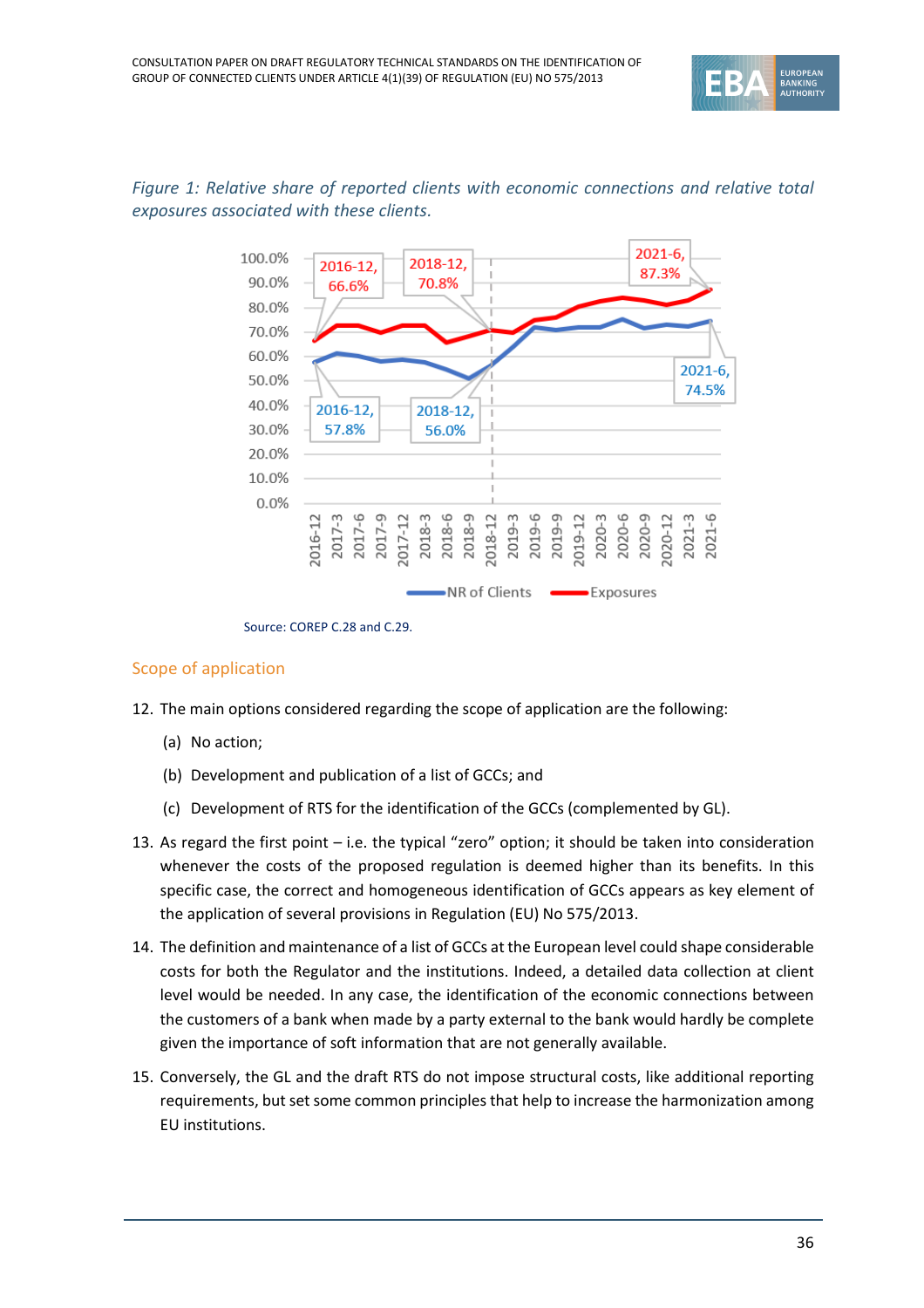

#### Preferred option

Considering both the possible materiality of losses stemming from large exposures and the need to ensure a harmonized application of the Regulation across EU institutions, it is deemed that the benefits of the RTS outweigh the costs. Furthermore, in this specific circumstance, the fact that the RTS have been preceded by the publication of GL, enables to verify ex-post the effectiveness of this initiative, with Figure 1 showing that after the publication of the GL, intuitions started to pay more attention to the identification of GCCs.